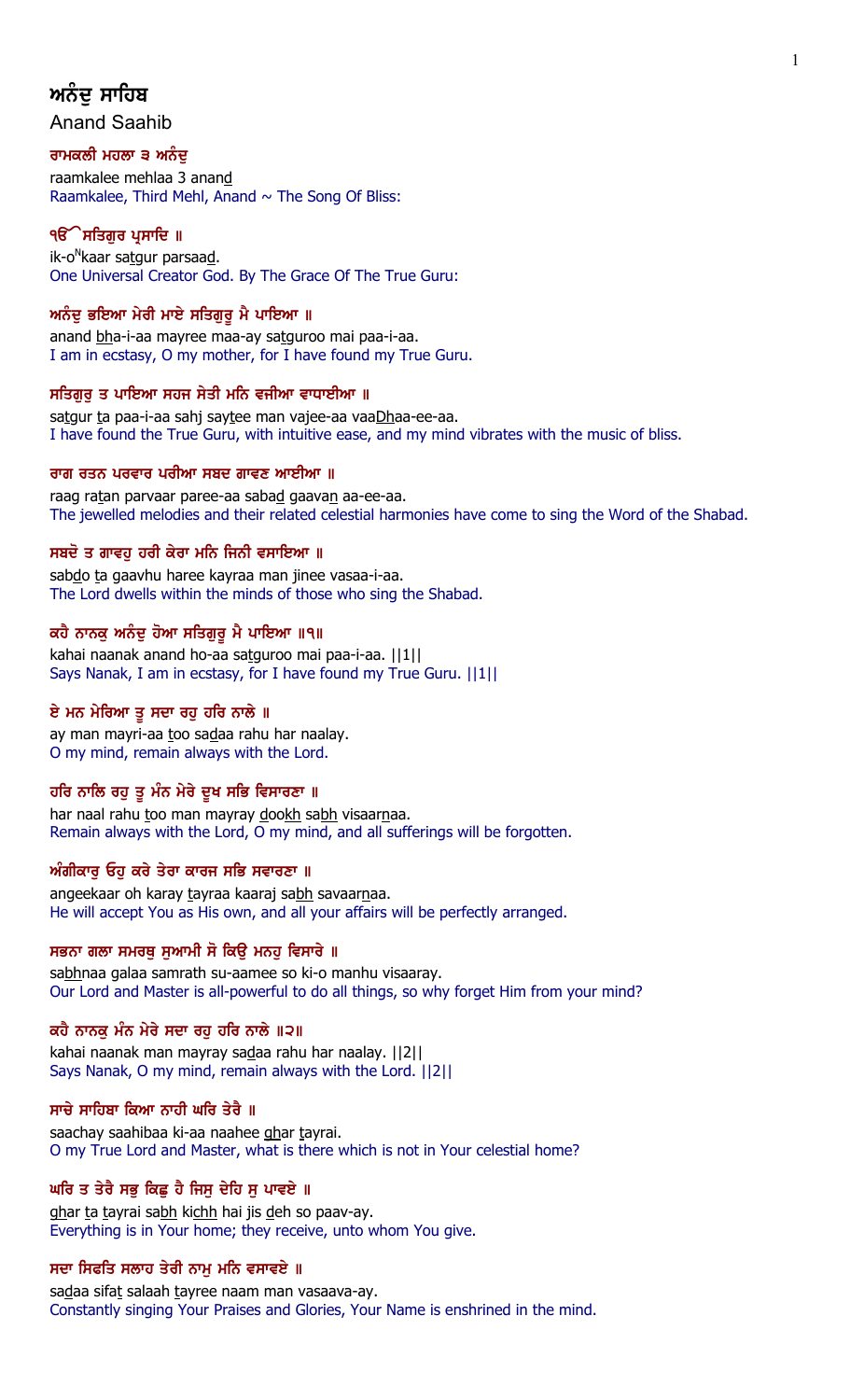### ਨਾਮ ਜਿਨ ਕੈ ਮਨਿ ਵਸਿਆ ਵਾਜੇ ਸਬਦ ਘਨੇਰੇ ॥

naam jin kai man vasi-aa vaajay sabad ghanayray. The divine melody of the Shabad vibrates for those, within whose minds the Naam abides.

#### ਕਹੈ ਨਾਨਕੂ ਸਚੇ ਸਾਹਿਬ ਕਿਆ ਨਾਹੀ ਘਰਿ ਤੇਰੈ ॥੩॥

kahai naanak sachay saahib ki-aa naahee ghar tayrai. ||3|| Says Nanak, O my True Lord and Master, what is there which is not in Your home? ||3||

#### ਸਾਚਾ ਨਾਮੂ ਮੇਰਾ ਆਧਾਰੋ ॥

saachaa naam mayraa aaDhaaro. The True Name is my only support.

#### ਸਾਚੂ ਨਾਮੂ ਅਧਾਰੂ ਮੇਰਾ ਜਿਨਿ ਭੂਖਾ ਸਭਿ ਗਵਾਈਆ ॥

saach naam aDhaar mayraa jin bhukhaa sabh gavaa-ee-aa. The True Name is my only support; it satisfies all hunger.

#### ਕਰਿ ਸਾਂਤਿ ਸਖ ਮਨਿ ਆਇ ਵਸਿਆ ਜਿਨਿ ਇਛਾ ਸਭਿ ਪਜਾਈਆ ॥

kar saa<sup>n</sup>t su<u>kh</u> man aa-ay vasi-aa jin i<u>chh</u>aa sa<u>bh</u> pujaa-ee-aa. It has brought peace and tranquility to my mind; it has fulfilled all my desires.

#### ਸਦਾ ਕੁਰਬਾਣੁ ਕੀਤਾ ਗੁਰੂ ਵਿਟਹੁ ਜਿਸ ਦੀਆ ਏਹਿ ਵਡਿਆਈਆ ॥

sadaa kurbaan keetaa guroo vitahu jis dee-aa ayhi vadi-aa-ee-aa. I am forever a sacrifice to the Guru, who possesses such glorious greatness.

#### ਕਹੈ ਨਾਨਕੁ ਸੁਣਹੁ ਸੰਤਹੁ ਸਬਦਿ ਧਰਹੁ ਪਿਆਰੋ ॥

kahai naanak sunhu santahu sabad Dharahu pi-aaro. Says Nanak, listen, O Saints; enshrine love for the Shabad.

#### ਸਾਚਾ ਨਾਮੂ ਮੇਰਾ ਆਧਾਰੋ ॥੪॥

saachaa naam mayraa aaDhaaro. ||4|| The True Name is my only support. ||4||

### ਵਾਜੇ ਪੰਚ ਸਬਦ ਤਿਤੁ ਘਰਿ ਸਭਾਗੈ ॥

vaajay panch sabad tit ghar sabhaagai. The Panch Shabad, the five primal sounds, vibrate in that blessed house.

### ਘਰਿ ਸਭਾਗੈ ਸਬਦ ਵਾਜੇ ਕਲਾ ਜਿਤੂ ਘਰਿ ਧਾਰੀਆ ॥

ghar sabhaagai sabad vaajay kalaa jit ghar Dhaaree-aa. In that blessed house, the Shabad vibrates; He infuses His almighty power into it.

#### ਪੰਚ ਦੂਤ ਤੁਧੂ ਵਸਿ ਕੀਤੇ ਕਾਲੂ ਕੰਟਕੂ ਮਾਰਿਆ ॥

panch doot tuDh vas keetay kaal kantak maari-aa. Through You, we subdue the five demons of desire, and slay Death, the torturer.

#### ਧੁਰਿ ਕਰਮਿ ਪਾਇਆ ਤੁਧੁ ਜਿਨ ਕਉ ਸਿ ਨਾਮਿ ਹਰਿ ਕੈ ਲਾਗੇ ॥

Dhur karam paa-i-aa tuDh jin ka-o se naam har kai laagay. Those who have such pre-ordained destiny are attached to the Lord's Name.

### ਕਹੈ ਨਾਨਕੂ ਤਹ ਸੁਖੂ ਹੋਆ ਤਿਤੂ ਘਰਿ ਅਨਹਦ ਵਾਜੇ ॥੫॥

kahai naanak tah sukh ho-aa tit ghar anhad vaajay. [[5]] Says Nanak, they are at peace, and the unstruck sound current vibrates within their homes. ||5||

#### ਸਾਚੀ ਲਿਵੈ ਬਿਨੁ ਦੇਹ ਨਿਮਾਣੀ ॥

saachee livai bin dayh nimaanee. Without the true love of devotion, the body is without honor.

#### ਦੇਹ ਨਿਮਾਣੀ ਲਿਵੈ ਬਾਝਹੂ ਕਿਆ ਕਰੇ ਵੇਚਾਰੀਆ ॥

dayh nimaanee livai baajhahu ki-aa karay vaychaaree-aa. The body is dishonored without devotional love; what can the poor wretches do?

#### ਤੁਧੂ ਬਾਝੂ ਸਮਰਥ ਕੋਇ ਨਾਹੀ ਕ੍ਰਿਪਾ ਕਰਿ ਬਨਵਾਰੀਆ ॥

tuDh baajh samrath ko-ay naahee kirpaa kar banvaaree-aa. No one except You is all-powerful; please bestow Your Mercy, O Lord of all nature.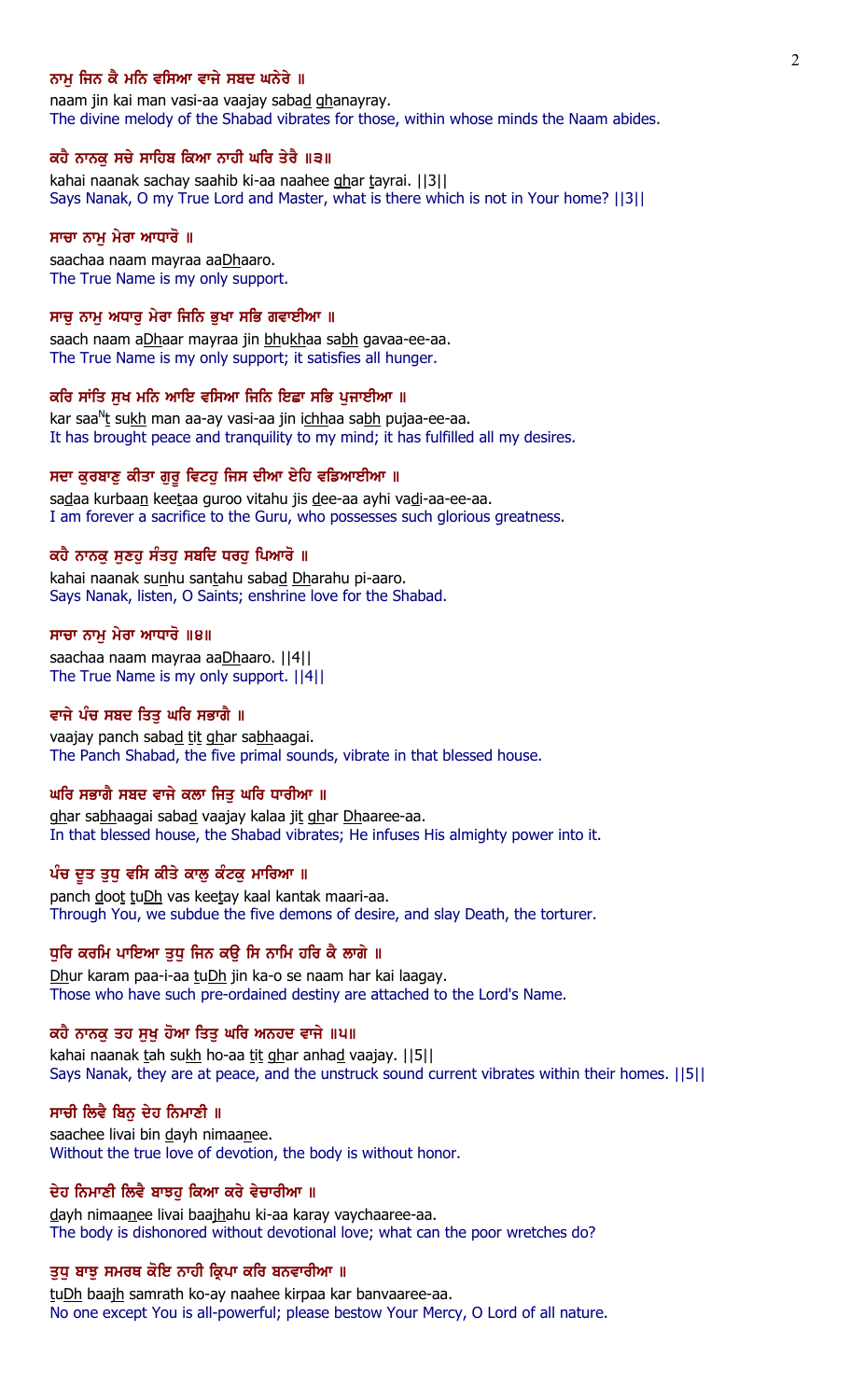## ਏਸ ਨੳ ਹੋਰ ਥਾੳ ਨਾਹੀ ਸਬਦਿ ਲਾਗਿ ਸਵਾਰੀਆ ॥

ays na-o hor thaa-o naahee sabad laag savaaree-aa. There is no place of rest, other than the Name; attached to the Shabad, we are embellished with beauty.

### ਕਹੈ ਨਾਨਕੂ ਲਿਵੈ ਬਾਝਹੂ ਕਿਆ ਕਰੇ ਵੇਚਾਰੀਆ ॥੬॥

kahai naanak livai baajhahu ki-aa karay vaychaaree-aa. ||6|| Says Nanak, without devotional love, what can the poor wretches do? ||6||

## ਆਨੰਦੂ ਆਨੰਦੂ ਸਭੂ ਕੋ ਕਹੈ ਆਨੰਦੂ ਗੁਰੂ ਤੇ ਜਾਣਿਆ ॥

aanand aanand sabh ko kahai aanand guroo tay jaani-aa. Bliss, bliss - everyone talks of bliss; bliss is known only through the Guru.

## ਜਾਣਿਆ ਆਨੰਦ ਸਦਾ ਗਰ ਤੇ ਕ੍ਰਿਪਾ ਕਰੇ ਪਿਆਰਿਆ ॥

jaani-aa aanand sadaa gur tay kirpaa karay pi-aari-aa. Eternal bliss in known only through the Guru, when the Beloved Lord grants His Grace.

#### ਕਰਿ ਕਿਰਪਾ ਕਿਲਵਿਖ ਕਟੇ ਗਿਆਨ ਅੰਜਨ ਸਾਰਿਆ ॥

kar kirpaa kilvikh katay gi-aan anjan saari-aa. Granting His Grace, He cuts away our sins; He blesses us with the healing ointment of spiritual wisdom.

## ਅੰਦਰਹੂ ਜਿਨ ਕਾ ਮੋਹੂ ਤੁਟਾ ਤਿਨ ਕਾ ਸਬਦੂ ਸਚੈ ਸਵਾਰਿਆ ॥

andrahu jin kaa moh tutaa tin kaa sabad sachai savaari-aa. Those who eradicate attachment from within themselves, are adorned with the Shabad, the Word of the True Lord.

#### ਕਹੈ ਨਾਨਕ ਏਹ ਅਨੰਦ ਹੈ ਆਨੰਦ ਗਰ ਤੇ ਜਾਣਿਆ ॥੭॥

kahai naanak ayhu anand hai aanand gur tay jaani-aa. ||7|| Says Nanak, this alone is bliss - bliss which is known through the Guru. ||7||

## ਬਾਬਾ ਜਿਸੁ ਤੁ ਦੇਹਿ ਸੋਈ ਜਨੁ ਪਾਵੈ ॥

baabaa jis too deh so-ee jan paavai. O Baba, he alone receives it, unto whom You give it.

#### ਪਾਵੈ ਤ ਸੋ ਜਨੁ ਦੇਹਿ ਜਿਸ ਨੋ ਹੋਰਿ ਕਿਆ ਕਰਹਿ ਵੇਚਾਰਿਆ ॥

paavai ta so jan deh jis no hor ki-aa karahi vaychaari-aa. He alone receives it, unto whom You give it; what can the other poor wretched beings do?

#### ਇਕਿ ਭਰਮਿ ਭੁਲੇ ਫਿਰਹਿ ਦਹ ਦਿਸਿ ਇਕਿ ਨਾਮਿ ਲਾਗਿ ਸਵਾਰਿਆ ॥

ik bharam bhoolay fireh dah dis ik naam laag savaari-aa. Some are deluded by doubt, wandering in the ten directions; some are adorned with attachment to the Naam.

### ਗੁਰ ਪਰਸਾਦੀ ਮਨੁ ਭਇਆ ਨਿਰਮਲੁ ਜਿਨਾ ਭਾਣਾ ਭਾਵਏ ॥

gur parsaadee man bha-i-aa nirmal jinaa bhaanaa bhaav-ay. By Guru's Grace, the mind becomes immaculate and pure, for those who follow God's Will.

#### ਕਹੈ ਨਾਨਕੂ ਜਿਸੂ ਦੇਹਿ ਪਿਆਰੇ ਸੋਈ ਜਨੂ ਪਾਵਏ ॥੮॥

kahai naanak jis deh pi-aaray so-ee jan paav-ay. ||8|| Says Nanak, he alone receives it, unto whom You give it, O Beloved Lord. ||8||

### ਆਵਹ ਸੰਤ ਪਿਆਰਿਹੋ ਅਕਥ ਕੀ ਕਰਹ ਕਹਾਣੀ ॥

aavhu sant pi-aariho akath kee karah kahaanee. Come, Beloved Saints, let us speak the Unspoken Speech of the Lord.

## ਕਰਹ ਕਹਾਣੀ ਅਕਥ ਕੇਰੀ ਕਿਤੂ ਦੁਆਰੈ ਪਾਈਐ ॥

karah kahaanee akath kayree kit du-aarai paa-ee-ai. How can we speak the Unspoken Speech of the Lord? Through which door will we find Him?

### ਤਨੂ ਮਨੂ ਧਨੂ ਸਭੂ ਸਉਪਿ ਗੁਰ ਕਉ ਹੁਕਮਿ ਮੰਨਿਐ ਪਾਈਐ ॥

tan man Dhan sabh sa-up gur ka-o hukam mani-ai paa-ee-ai. Surrender body, mind, wealth, and everything to the Guru; obey the Order of His Will, and you will find Him.

#### ਹੁਕਮੁ ਮੰਨਿਹੁ ਗੁਰੁ ਕੇਰਾ ਗਾਵਹੁ ਸਚੀ ਬਾਣੀ ॥

hukam mannihu guroo kayraa gaavhu sachee banee. Obey the Hukam of the Guru's Command, and sing the True Word of His Bani.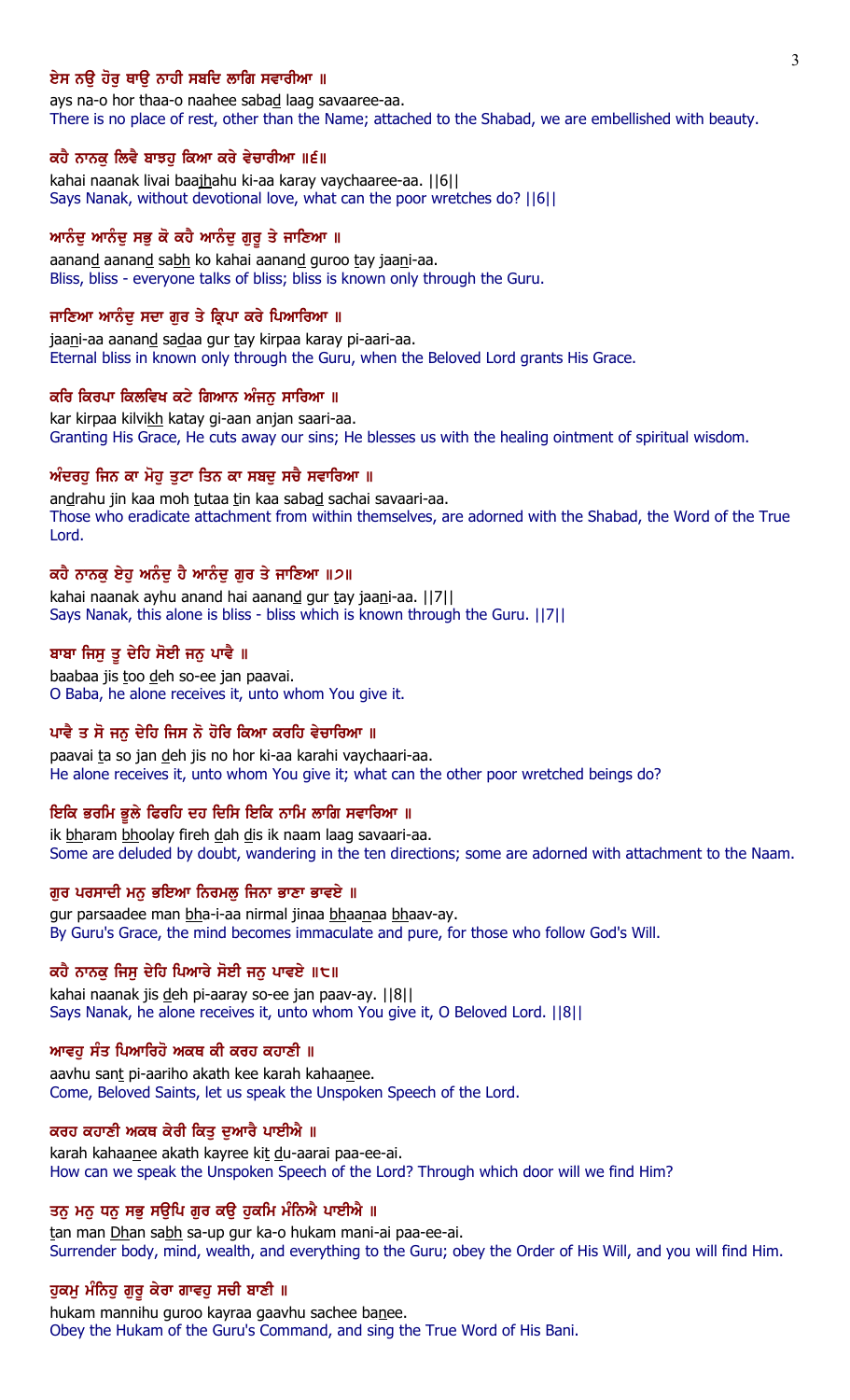### ਕਹੈ ਨਾਨਕ ਸਣਹ ਸੰਤਹ ਕਥਿਹ ਅਕਥ ਕਹਾਣੀ ॥੯॥

kahai naanak sunhu santahu kathihu akath kahaanee. [[9]] Says Nanak, listen, O Saints, and speak the Unspoken Speech of the Lord. ||9||

#### ਏ ਮਨ ਚੰਚਲਾ ਚਤੁਰਾਈ ਕਿਨੈ ਨ ਪਾਇਆ ॥

ay man chanchlaa chaturaa-ee kinai na paa-i-aa. O fickle mind, through cleverness, no one has found the Lord.

### ਚਤੁਰਾਈ ਨ ਪਾਇਆ ਕਿਨੈ ਤੂ ਸੁਣਿ ਮੰਨ ਮੇਰਿਆ ॥

chaturaa-ee na paa-i-aa kinai too sun man mayri-aa. Through cleverness, no one has found Him; listen, O my mind.

#### ਏਹ ਮਾਇਆ ਮੋਹਣੀ ਜਿਨਿ ਏਤੁ ਭਰਮਿ ਭੁਲਾਇਆ ॥

ayh maa-i-aa mohnee jin ayt bharam bhulaa-i-aa. This Maya is so fascinating; because of it, people wander in doubt.

#### ਮਾਇਆ ਤ ਮੋਹਣੀ ਤਿਨੈ ਕੀਤੀ ਜਿਨਿ ਠਗੳਲੀ ਪਾਈਆ ॥

maa-i-aa ta mohnee tinai keetee jin thag-ulee paa-ee-aa. This fascinating Maya was created by the One who has administered this potion.

#### ਕੁਰਬਾਣੂ ਕੀਤਾ ਤਿਸੈ ਵਿਟਹੂ ਜਿਨਿ ਮੋਹੂ ਮੀਠਾ ਲਾਇਆ ॥

kurbaan keetaa tisai vitahu jin moh meethaa laa-i-aa. I am a sacrifice to the One who has made emotional attachment sweet.

## ਕਹੈ ਨਾਨਕ ਮਨ ਚੰਚਲ ਚਤਰਾਈ ਕਿਨੈ ਨ ਪਾਇਆ ॥੧੦॥

kahai naanak man chanchal chaturaa-ee kinai na paa-i-aa. ||10|| Says Nanak, O fickle mind, no one has found Him through cleverness. ||10||

### ਏ ਮਨ ਪਿਆਰਿਆ ਤੁ ਸਦਾ ਸਚੁ ਸਮਾਲੇ ॥

ay man pi-aari-aa too sadaa sach samaalay. O beloved mind, contemplate the True Lord forever.

#### ਏਹੂ ਕੁਟੰਬੂ ਤੂ ਜਿ ਦੇਖਦਾ ਚਲੈ ਨਾਹੀ ਤੇਰੈ ਨਾਲੇ ॥

ayhu kutamb too je daykh-daa chalai naahee tayrai naalay. This family which you see shall not go along with you.

## ਸਾਥਿ ਤੇਰੈ ਚਲੈ ਨਾਹੀ ਤਿਸੁ ਨਾਲਿ ਕਿਉ ਚਿਤੁ ਲਾਈਐ ॥

saath tayrai chalai naahee tis naal ki-o chit laa-ee-ai. They shall not go along with you, so why do you focus your attention on them?

### ਐਸਾ ਕੰਮੂ ਮੂਲੇ ਨ ਕੀਚੈ ਜਿਤੂ ਅੰਤਿ ਪਛੋਤਾਈਐ ॥

aisaa kamm moolay na keechai jit ant pachhotaa-ee-ai. Don't do anything that you will regret in the end.

### ਸਤਿਗੁਰੁ ਕਾ ਉਪਦੇਸੁ ਸੁਣਿ ਤੁ ਹੋਵੈ ਤੇਰੈ ਨਾਲੇ ॥

satguroo kaa updays sun too hovai tayrai naalay. Listen to the Teachings of the True Guru - these shall go along with you.

#### ਕਹੈ ਨਾਨਕੁ ਮਨ ਪਿਆਰੇ ਤੁ ਸਦਾ ਸਚੁ ਸਮਾਲੇ ॥੧੧॥

kahai naanak man pi-aaray too sadaa sach samaalay. ||11|| Says Nanak, O beloved mind, contemplate the True Lord forever. ||11||

### ਅਗਮ ਅਗੋਚਰਾ ਤੇਰਾ ਅੰਤੁ ਨ ਪਾਇਆ ॥

agam agocharaa tayraa ant na paa-i-aa. O inaccessible and unfathomable Lord, Your limits cannot be found.

### ਅੰਤੋ ਨ ਪਾਇਆ ਕਿਨੈ ਤੇਰਾ ਆਪਣਾ ਆਪੂ ਤੂ ਜਾਣਹੇ ॥

anto na paa-i-aa kinai tayraa aapnaa aap too jaanhay. No one has found Your limits; only You Yourself know.

## ਜੀਅ ਜੰਤ ਸਭਿ ਖੇਲੂ ਤੇਰਾ ਕਿਆ ਕੋ ਆਖਿ ਵਖਾਣਏ ॥

jee-a jant sabh khayl tayraa ki-aa ko aakh vakhaana-ay. All living beings and creatures are Your play; how can anyone describe You?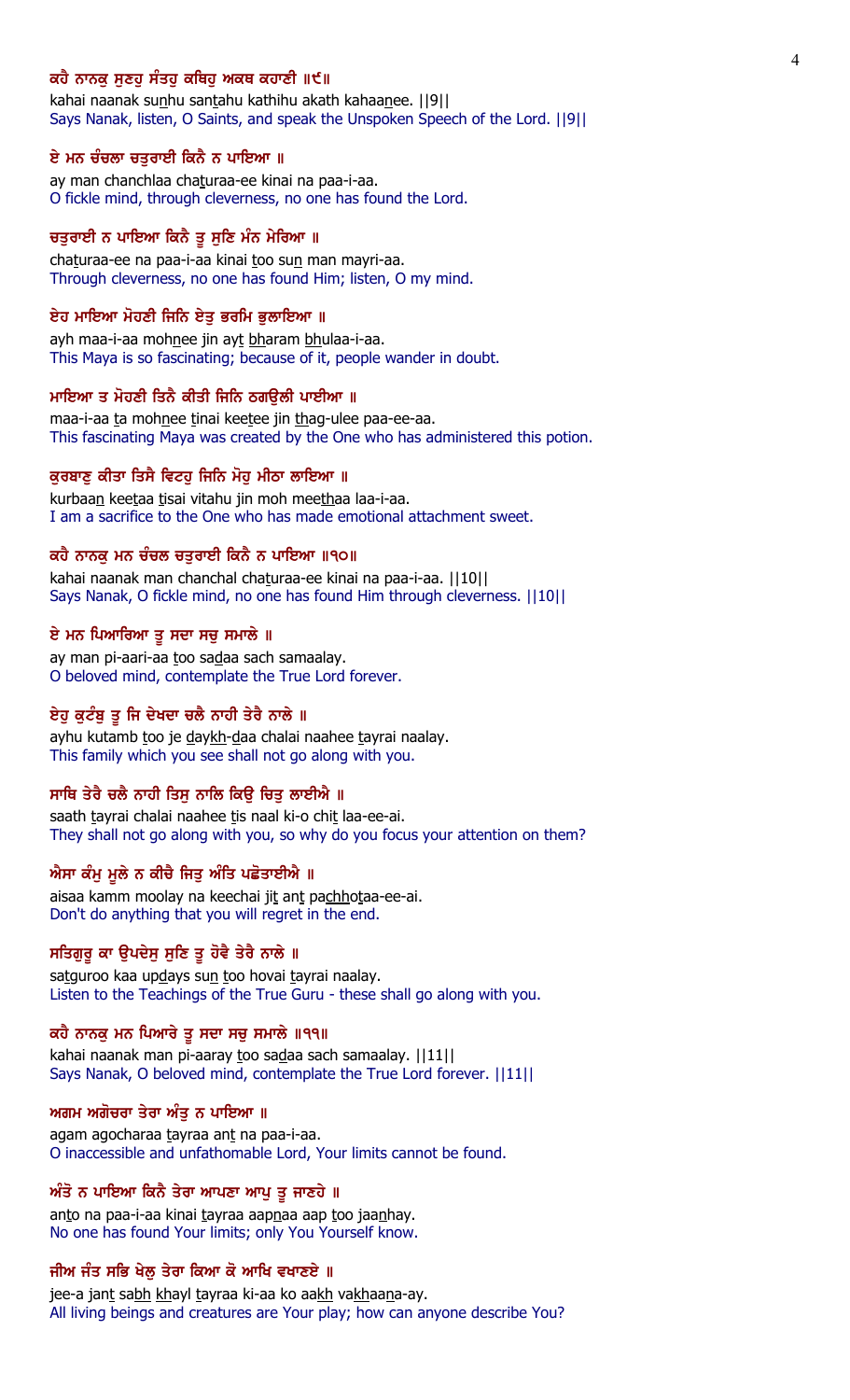## ਆਖਹਿ ਤ ਵੇਖਹਿ ਸਭੁ ਤੁਹੈ ਜਿਨਿ ਜਗਤੁ ਉਪਾਇਆ ॥

aakhahi ta vaykheh sabh toohai jin jagat upaa-i-aa. You speak, and You gaze upon all; You created the Universe.

#### ਕਹੈ ਨਾਨਕੂ ਤੂ ਸਦਾ ਅਗੰਮੂ ਹੈ ਤੇਰਾ ਅੰਤੂ ਨ ਪਾਇਆ ॥੧੨॥

kahai naanak too sadaa agamm hai tayraa ant na paa-i-aa. [[12]] Says Nanak, You are forever inaccessible; Your limits cannot be found. ||12||

## ਸੁਰਿ ਨਰ ਮੁਨਿ ਜਨ ਅੰਮ੍ਰਿਤੂ ਖੋਜਦੇ ਸੁ ਅੰਮ੍ਰਿਤੂ ਗੁਰ ਤੇ ਪਾਇਆ ॥

sur nar mun jan amrit khojday so amrit gur tay paa-i-aa. The angelic beings and the silent sages search for the Ambrosial Nectar; this Amrit is obtained from the Guru.

#### ਪਾਇਆ ਅੰਮ੍ਰਿਤੁ ਗੁਰਿ ਕ੍ਰਿਪਾ ਕੀਨੀ ਸਚਾ ਮਨਿ ਵਸਾਇਆ ॥

paa-i-aa amrit gur kirpaa keenee sachaa man vasaa-i-aa. This Amrit is obtained, when the Guru grants His Grace; He enshrines the True Lord within the mind.

#### ਜੀਅ ਜੰਤ ਸਭਿ ਤਧ ੳਪਾਏ ਇਕਿ ਵੇਖਿ ਪਰਸਣਿ ਆਇਆ ॥

jee-a jant sabh tuDh upaa-ay ik vaykh parsan aa-i-aa. All living beings and creatures were created by You; only some come to see the Guru, and seek His blessing.

#### ਲਬੂ ਲੋਭੂ ਅਹੰਕਾਰੂ ਚੁਕਾ ਸਤਿਗੁਰੂ ਭਲਾ ਭਾਇਆ ॥

lab lo<u>bh</u> aha<sup>n</sup>kaar chookaa sa<u>tg</u>uroo <u>bh</u>alaa <u>bh</u>aa-i-aa. Their greed, avarice and egotism are dispelled, and the True Guru seems sweet.

## ਕਹੈ ਨਾਨਕ ਜਿਸ ਨੋ ਆਪਿ ਤਠਾ ਤਿਨਿ ਅੰਮ੍ਰਿਤ ਗਰ ਤੇ ਪਾਇਆ ॥੧੩॥

kahai naanak jis no aap tuthaa tin amrit gur tay paa-i-aa. [13] Says Nanak, those with whom the Lord is pleased, obtain the Amrit, through the Guru. ||13||

#### ਭਗਤਾ ਕੀ ਚਾਲ ਨਿਰਾਲੀ ॥

bhagtaa kee chaal niraalee. The lifestyle of the devotees is unique and distinct.

#### ਚਾਲਾ ਨਿਰਾਲੀ ਭਗਤਾਹ ਕੇਰੀ ਬਿਖਮ ਮਾਰਗਿ ਚਲਣਾ ॥

chaalaa niraalee bhagtaah kayree bikham maarag chalnaa. The devotees' lifestyle is unique and distinct; they follow the most difficult path.

## ਲਬੂ ਲੋਭੂ ਅਹੰਕਾਰੂ ਤਜਿ ਤ੍ਰਿਸਨਾ ਬਹੁਤੂ ਨਾਹੀ ਬੋਲਣਾ ॥

lab lo<u>bh</u> aha<sup>n</sup>kaar <u>t</u>aj <u>t</u>arisnaa bahu<u>t</u> naahee bol<u>n</u>aa. They renounce greed, avarice, egotism and desire; they do not talk too much.

### ਖੰਨਿਅਹੂ ਤਿਖੀ ਵਾਲਹੂ ਨਿਕੀ ਏਤੂ ਮਾਰਗਿ ਜਾਣਾ ॥

khanni-ahu tikhee vaalahu nikee ayt maarag jaanaa. The path they take is sharper than a two-edged sword, and finer than a hair.

#### ਗੁਰ ਪਰਸਾਦੀ ਜਿਨੀ ਆਪੁ ਤਜਿਆ ਹਰਿ ਵਾਸਨਾ ਸਮਾਣੀ ॥

gur parsaadee jinee aap taji-aa har vaasnaa samaanee. By Guru's Grace, they shed their selfishness and conceit; their hopes are merged in the Lord.

#### ਕਹੈ ਨਾਨਕੁ ਚਾਲ ਭਗਤਾ ਜੁਗਹੁ ਜੁਗੁ ਨਿਰਾਲੀ ॥੧੪॥

kahai naanak chaal bhagtaa jugahu jug niraalee. ||14|| Says Nanak, the lifestyle of the devotees, in each and every age, is unique and distinct. ||14||

### ਜਿਉ ਤੂ ਚਲਾਇਹਿ ਤਿਵ ਚਲਹ ਸੁਆਮੀ ਹੋਰੂ ਕਿਆ ਜਾਣਾ ਗੁਣ ਤੇਰੇ ॥

ji-o too chalaa-ihi tiv chalah su-aamee hor ki-aa jaanaa gun tayray. As You make me walk, so do I walk, O my Lord and Master; what else do I know of Your Glorious Virtues?

#### ਜਿਵ ਤੂ ਚਲਾਇਹਿ ਤਿਵੈ ਚਲਹ ਜਿਨਾ ਮਾਰਗਿ ਪਾਵਹੇ ॥

jiv too chalaa-ihi tivai chalah jinaa maarag paavhay. As You cause them to walk, they walk - You have placed them on the Path.

## ਕਰਿ ਕਿਰਪਾ ਜਿਨ ਨਾਮਿ ਲਾਇਹਿ ਸਿ ਹਰਿ ਹਰਿ ਸਦਾ ਧਿਆਵਹੇ ॥

kar kirpaa jin naam laa-ihi se har har sadaa Dhi-aavhay. In Your Mercy, You attach them to the Naam; they meditate forever on the Lord, Har, Har.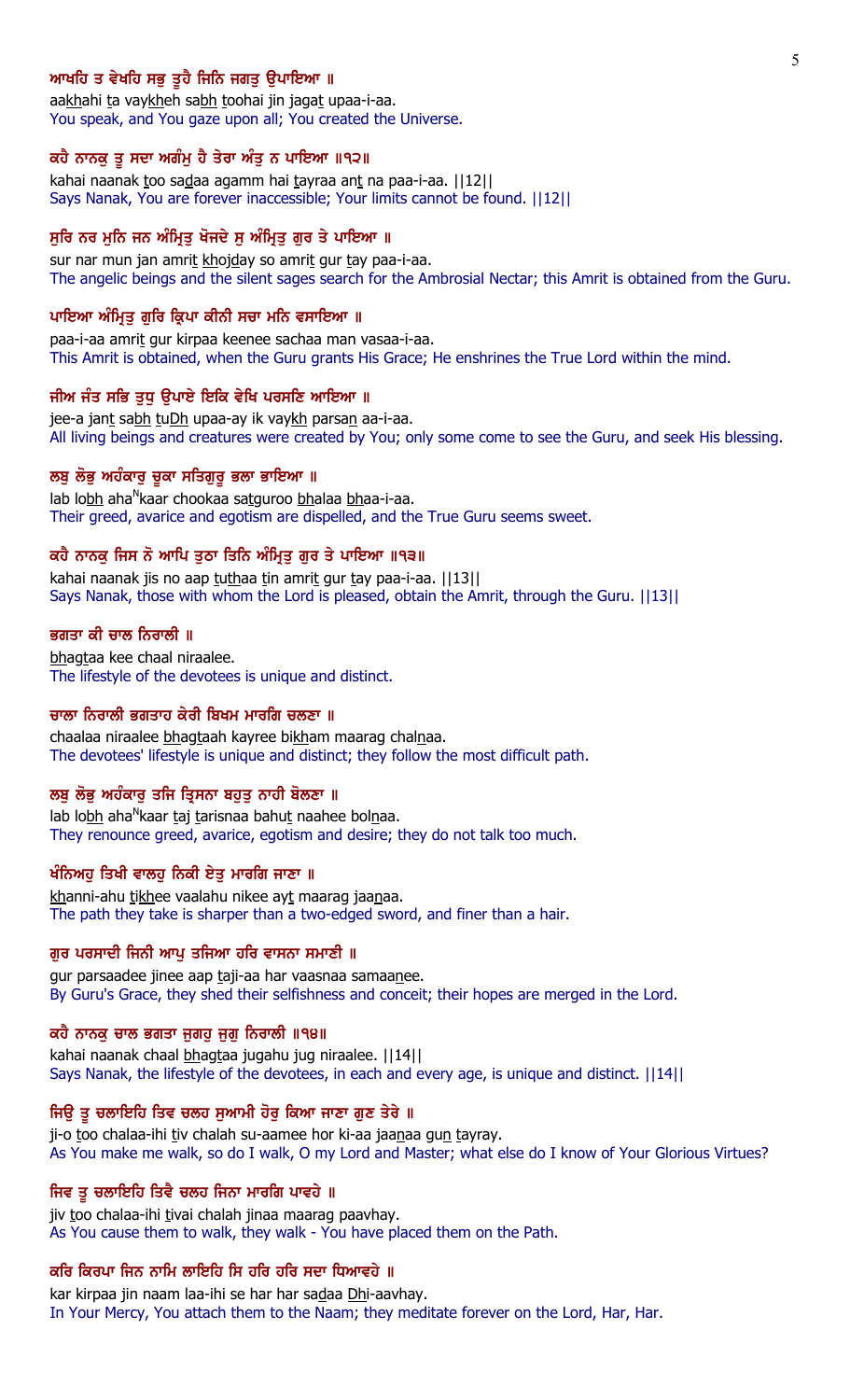## ਜਿਸ ਨੋ ਕਥਾ ਸਣਾਇਹਿ ਆਪਣੀ ਸਿ ਗਰਦਆਰੈ ਸਖ ਪਾਵਹੇ ॥

jis no kathaa sunaa-ihi aapnee se gurdu-aarai sukh paavhay. Those whom You cause to listen to Your sermon, find peace in the Gurdwara, the Guru's Gate.

## ਕਹੈ ਨਾਨਕੂ ਸਚੇ ਸਾਹਿਬ ਜਿਉ ਭਾਵੈ ਤਿਵੈ ਚਲਾਵਹੇ ॥੧੫॥

kahai naanak sachay saahib ji-o bhaavai tivai chalaavahay. [[15]] Says Nanak, O my True Lord and Master, you make us walk according to Your Will. ||15||

## ਏਹੁ ਸੋਹਿਲਾ ਸਬਦੁ ਸੁਹਾਵਾ ॥

ayhu sohilaa sabad suhaavaa. This song of praise is the Shabad, the most beautiful Word of God.

#### ਸਬਦੋ ਸੁਹਾਵਾ ਸਦਾ ਸੋਹਿਲਾ ਸਤਿਗੁਰੂ ਸੁਣਾਇਆ ॥

sabdo suhaavaa sadaa sohilaa satguroo sunaa-i-aa. This beauteous Shabad is the everlasting song of praise, spoken by the True Guru.

#### ਏਹ ਤਿਨ ਕੈ ਮੰਨਿ ਵਸਿਆ ਜਿਨ ਧਰਹ ਲਿਖਿਆ ਆਇਆ ॥

ayhu tin kai man vasi-aa jin Dharahu likhi-aa aa-i-aa. This is enshrined in the minds of those who are so pre-destined by the Lord.

#### ਇਕਿ ਫਿਰਹਿ ਘਨੇਰੇ ਕਰਹਿ ਗਲਾ ਗਲੀ ਕਿਨੈ ਨ ਪਾਇਆ ॥

ik fireh ghanayray karahi galaa galee kinai na paa-i-aa. Some wander around, babbling on and on, but none obtain Him by babbling.

### ਕਹੈ ਨਾਨਕ ਸਬਦ ਸੋਹਿਲਾ ਸਤਿਗਰ ਸਣਾਇਆ ॥੧੬॥

kahai naanak sabad sohilaa satguroo sunaa-i-aa. ||16|| Says Nanak, the Shabad, this song of praise, has been spoken by the True Guru. ||16||

#### ਪਵਿਤ ਹੋਏ ਸੇ ਜਨਾ ਜਿਨੀ ਹਰਿ ਧਿਆਇਆ ॥

pavit ho-ay say janaa jinee har Dhi-aa-i-aa. Those humble beings who meditate on the Lord become pure.

## ਹਰਿ ਧਿਆਇਆ ਪਵਿਤੁ ਹੋਏ ਗੁਰਮੁਖਿ ਜਿਨੀ ਧਿਆਇਆ ॥

har Dhi-aa-i-aa pavit ho-ay gurmukh jinee Dhi-aa-i-aa. Meditating on the Lord, they become pure; as Gurmukh, they meditate on Him.

## ਪਵਿਤੂ ਮਾਤਾ ਪਿਤਾ ਕੁਟੰਬ ਸਹਿਤ ਸਿਉ ਪਵਿਤੂ ਸੰਗਤਿ ਸਬਾਈਆ ॥

pavit maataa pitaa kutamb sahit si-o pavit sangat sabaa-ee-aa. They are pure, along with their mothers, fathers, family and friends; all their companions are pure as well.

### ਕਹਦੇ ਪਵਿਤੂ ਸੁਣਦੇ ਪਵਿਤੂ ਸੇ ਪਵਿਤੂ ਜਿਨੀ ਮੰਨਿ ਵਸਾਇਆ ॥

kahday pavit sunday pavit say pavit jinee man vasaa-i-aa. Pure are those who speak, and pure are those who listen; those who enshrine it within their minds are pure.

#### ਕਹੈ ਨਾਨਕੁ ਸੇ ਪਵਿਤੁ ਜਿਨੀ ਗੁਰਮੁਖਿ ਹਰਿ ਹਰਿ ਧਿਆਇਆ ॥੧੭॥

kahai naanak say pavit jinee gurmukh har har Dhi-aa-i-aa. [17] Says Nanak, pure and holy are those who, as Gurmukh, meditate on the Lord, Har, Har. ||17||

## ਕਰਮੀ ਸਹਜੂ ਨ ਉਪਜੈ ਵਿਣੂ ਸਹਜੈ ਸਹਸਾ ਨ ਜਾਇ ॥

karmee sahj na oopjai vin sahjai sahsaa na jaa-ay. By religious rituals, intuitive poise is not found; without intuitive poise, skepticism does not depart.

#### ਨਹ ਜਾਇ ਸਹਸਾ ਕਿਤੈ ਸੰਜਮਿ ਰਹੇ ਕਰਮ ਕਮਾਏ ॥

nah jaa-ay sahsaa kitai sanjam rahay karam kamaa-ay. Skepticism does not depart by contrived actions; everybody is tired of performing these rituals.

### ਸਹਸੈ ਜੀਉ ਮਲੀਣੂ ਹੈ ਕਿਤੂ ਸੰਜਮਿ ਧੋਤਾ ਜਾਏ ॥

sahsai jee-o maleen hai kit sanjam Dhotaa jaa-ay. The soul is polluted by skepticism; how can it be cleansed?

## ਮੰਨੂ ਧੋਵਹੂ ਸਬਦਿ ਲਾਗਹੂ ਹਰਿ ਸਿਊ ਰਹਹੂ ਚਿਤੂ ਲਾਇ ॥

man Dhovahu sabad laagahu har si-o rahhu chit laa-ay. Wash your mind by attaching it to the Shabad, and keep your consciousness focused on the Lord.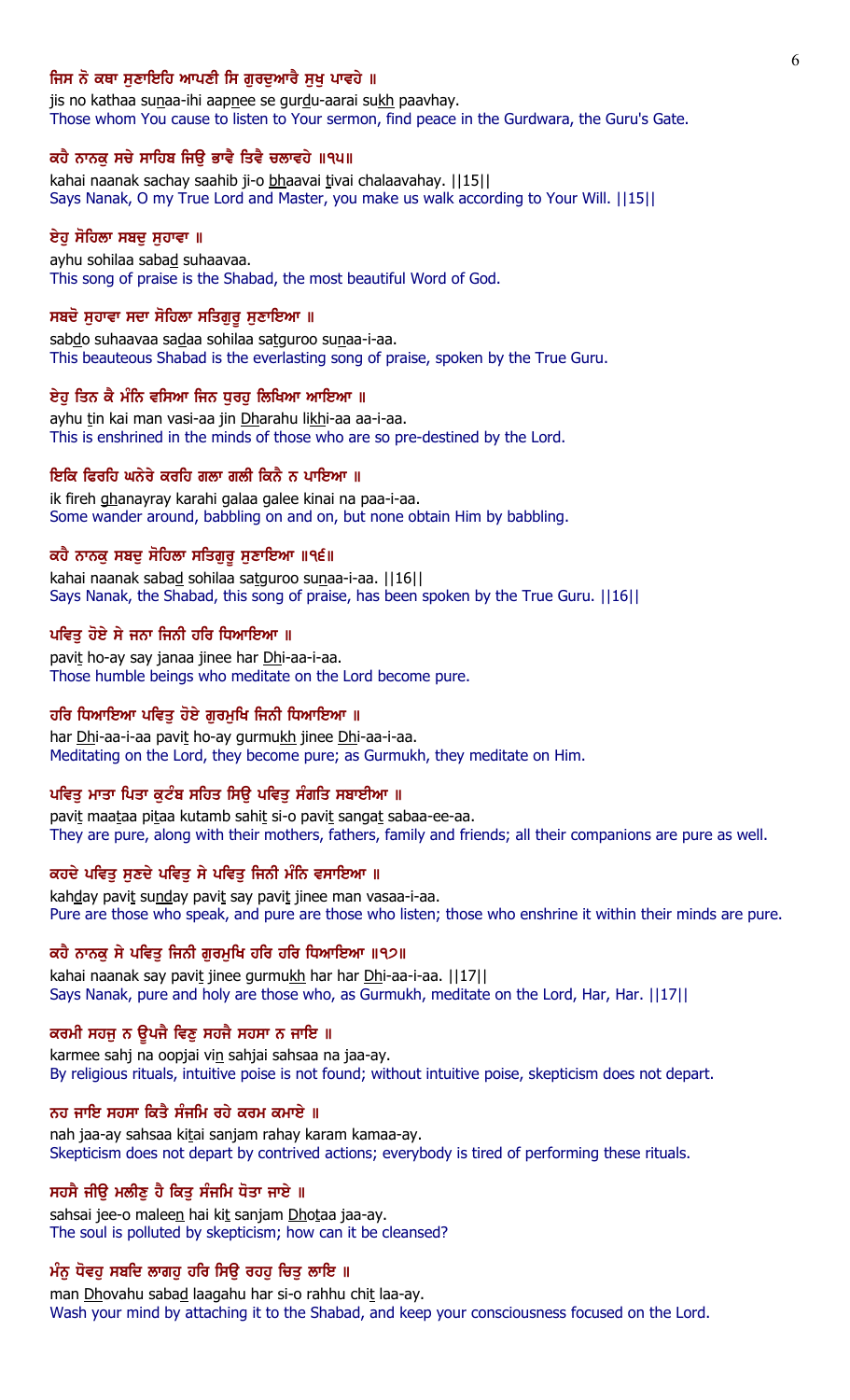## ਕਹੈ ਨਾਨਕ ਗਰ ਪਰਸਾਦੀ ਸਹਜ ੳਪਜੈ ਇਹ ਸਹਸਾ ਇਵ ਜਾਇ ॥੧੮॥

kahai naanak gur parsaadee sahj upjai ih sahsaa iv jaa-ay. ||18|| Says Nanak, by Guru's Grace, intuitive poise is produced, and this skepticism is dispelled. ||18||

### ਜੀਅਹੁ ਮੈਲੇ ਬਾਹਰਹੁ ਨਿਰਮਲ ॥

jee-ahu mailay baahrahu nirmal. Inwardly polluted, and outwardly pure.

## ਬਾਹਰਹੂ ਨਿਰਮਲ ਜੀਅਹੂ ਤ ਮੈਲੇ ਤਿਨੀ ਜਨਮੂ ਜੂਐ ਹਾਰਿਆ ॥

baahrahu nirmal jee-ahu ta mailay tinee janam joo-ai haari-aa. Those who are outwardly pure and yet polluted within, lose their lives in the gamble.

## ਏਹ ਤਿਸਨਾ ਵਡਾ ਰੋਗ ਲਗਾ ਮਰਣ ਮਨਹ ਵਿਸਾਰਿਆ ॥

ayh tisnaa vadaa rog lagaa maran manhu visaari-aa. They contract this terrible disease of desire, and in their minds, they forget about dying.

## ਵੇਦਾ ਮਹਿ ਨਾਮ ੳਤਮ ਸੋ ਸਣਹਿ ਨਾਹੀ ਫਿਰਹਿ ਜਿੳ ਬੇਤਾਲਿਆ ॥

vaydaa meh naam utam so suneh naahee fireh ji-o baytaali-aa. In the Vedas, the ultimate objective is the Naam, the Name of the Lord; but they do not hear this, and they wander around like demons.

## ਕਹੈ ਨਾਨਕੂ ਜਿਨ ਸਚੂ ਤਜਿਆ ਕੂੜੇ ਲਾਗੇ ਤਿਨੀ ਜਨਮੂ ਜੂਐ ਹਾਰਿਆ ॥੧੯॥

kahai naanak jin sach taji-aa koorhay laagay tinee janam joo-ai haari-aa. [19] Says Nanak, those who forsake Truth and cling to falsehood, lose their lives in the gamble. ||19||

### ਜੀਅਹ ਨਿਰਮਲ ਬਾਹਰਹ ਨਿਰਮਲ ॥

jee-ahu nirmal baahrahu nirmal. Inwardly pure, and outwardly pure.

### ਬਾਹਰਹੁ ਤ ਨਿਰਮਲ ਜੀਅਹੁ ਨਿਰਮਲ ਸਤਿਗੁਰ ਤੇ ਕਰਣੀ ਕਮਾਣੀ ॥

baahrahu ta nirmal jee-ahu nirmal satgur tay karnee kamaanee. Those who are outwardly pure and also pure within, through the Guru, perform good deeds.

## ਕੁੜ ਕੀ ਸੋਇ ਪਹੁਚੈ ਨਾਹੀ ਮਨਸਾ ਸਚਿ ਸਮਾਣੀ ॥

koorh kee so-ay pahuchai naahee mansaa sach samaanee. Not even an iota of falsehood touches them; their hopes are absorbed in the Truth.

#### ਜਨਮੂ ਰਤਨੂ ਜਿਨੀ ਖਟਿਆ ਭਲੇ ਸੇ ਵਣਜਾਰੇ ॥

janam ratan jinee khati-aa bhalay say vanjaaray. Those who earn the jewel of this human life, are the most excellent of merchants.

## ਕਹੈ ਨਾਨਕੂ ਜਿਨ ਮੰਨੂ ਨਿਰਮਲੂ ਸਦਾ ਰਹਹਿ ਗੁਰ ਨਾਲੇ ॥੨੦॥

kahai naanak jin man nirmal sadaa raheh gur naalay. ||20|| Says Nanak, those whose minds are pure, abide with the Guru forever. ||20||

## ਜੇ ਕੋ ਸਿਖੁ ਗੁਰੁ ਸੇਤੀ ਸਨਮੁਖੁ ਹੋਵੈ ॥

jay ko sikh guroo saytee sanmukh hovai. If a Sikh turns to the Guru with sincere faith, as sunmukh

## ਹੋਵੈ ਤ ਸਨਮੁਖੁ ਸਿਖੁ ਕੋਈ ਜੀਅਹੁ ਰਹੈ ਗੁਰ ਨਾਲੇ ॥

hovai ta sanmukh sikh ko-ee jee-ahu rahai gur naalay. - if a Sikh turns to the Guru with sincere faith, as sunmukh, his soul abides with the Guru.

## ਗਰ ਕੇ ਚਰਨ ਹਿਰਦੈ ਧਿਆਏ ਅੰਤਰ ਆਤਮੈ ਸਮਾਲੇ ॥

gur kay charan hirdai Dhi-aa-ay antar aatmai samaalay. Within his heart, he meditates on the lotus feet of the Guru; deep within his soul, he contemplates Him.

## ਆਪੂ ਛਡਿ ਸਦਾ ਰਹੈ ਪਰਣੈ ਗੁਰ ਬਿਨੂ ਅਵਰੂ ਨ ਜਾਣੈ ਕੋਏ ॥

aap chhad sadaa rahai parnai gur bin avar na jaanai ko-ay. Renouncing selfishness and conceit, he remains always on the side of the Guru; he does not know anyone except the Guru.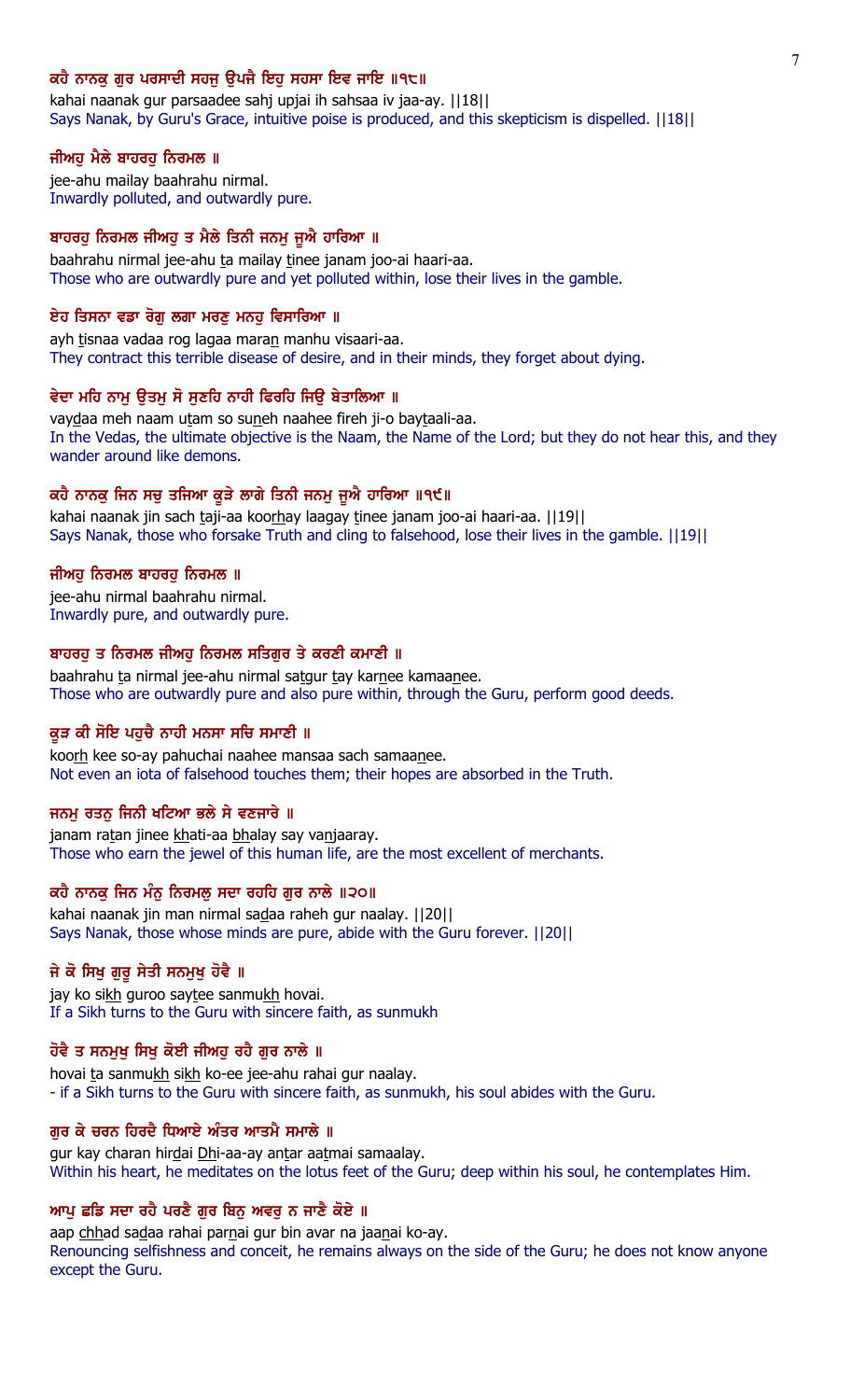## ਕਹੈ ਨਾਨਕ ਸਣਹ ਸੰਤਹ ਸੋ ਸਿਖ ਸਨਮਖ ਹੋਏ ॥੨੧॥

kahai naanak sunhu santahu so sikh sanmukh ho-ay. [[21]] Says Nanak, listen, O Saints: such a Sikh turns toward the Guru with sincere faith, and becomes sunmukh. ||21||

### ਜੇ ਕੋ ਗਰ ਤੇ ਵੇਮਖ ਹੋਵੈ ਬਿਨ ਸਤਿਗਰ ਮਕਤਿ ਨ ਪਾਵੈ ॥

jay ko gur tay vaimukh hovai bin satgur mukat na paavai. One who turns away from the Guru, and becomes baymukh - without the True Guru, he shall not find **liberation** 

### ਪਾਵੈ ਮੁਕਤਿ ਨ ਹੋਰ ਥੈ ਕੋਈ ਪੁਛਹੁ ਬਿਬੇਕੀਆ ਜਾਏ ॥

paavai mukat na hor thai ko-ee puchhahu bibaykee-aa jaa-ay. He shall not find liberation anywhere else either; go and ask the wise ones about this.

## ਅਨੇਕ ਜੂਨੀ ਭਰਮਿ ਆਵੈ ਵਿਣੁ ਸਤਿਗੁਰ ਮੁਕਤਿ ਨ ਪਾਏ ॥

anayk joonee bharam aavai vin satgur mukat na paa-ay. He shall wander through countless incarnations; without the True Guru, he shall not find liberation.

### ਫਿਰਿ ਮੁਕਤਿ ਪਾਏ ਲਾਗਿ ਚਰਣੀ ਸਤਿਗੁਰੂ ਸਬਦੂ ਸੁਣਾਏ ॥

fir mukat paa-ay laag charnee satguroo sabad sunaa-ay. But liberation is attained, when one is attached to the feet of the True Guru, chanting the Word of the Shabad.

#### ਕਹੈ ਨਾਨਕ ਵੀਚਾਰਿ ਦੇਖਹ ਵਿਣ ਸਤਿਗਰ ਮਕਤਿ ਨ ਪਾਏ ॥੨੨॥

kahai naanak veechaar daykhhu vin satgur mukat na paa-ay. [[22]] Says Nanak, contemplate this and see, that without the True Guru, there is no liberation. ||22||

### ਆਵਹ ਸਿਖ ਸਤਿਗਰ ਕੇ ਪਿਆਰਿਹੋ ਗਾਵਹ ਸਚੀ ਬਾਣੀ ॥

aavhu sikh satguroo kay pi-aariho gaavhu sachee banee. Come, O beloved Sikhs of the True Guru, and sing the True Word of His Bani.

## ਬਾਣੀ ਤ ਗਾਵਹ ਗਰ ਕੇਰੀ ਬਾਣੀਆ ਸਿਰਿ ਬਾਣੀ ॥

banee ta gaavhu guroo kayree baanee-aa sir banee. Sing the Guru's Bani, the supreme Word of Words.

#### ਜਿਨ ਕੳ ਨਦਰਿ ਕਰਮ ਹੋਵੈ ਹਿਰਦੈ ਤਿਨਾ ਸਮਾਣੀ ॥

jin ka-o nadar karam hovai hirdai tinaa samaanee. Those who are blessed by the Lord's Glance of Grace - their hearts are imbued with this Bani.

## ਪੀਵਹੁ ਅੰਮ੍ਰਿਤੁ ਸਦਾ ਰਹਹੁ ਹਰਿ ਰੰਗਿ ਜਪਿਹੁ ਸਾਰਿਗਪਾਣੀ ॥

peevhu amrit sadaa rahhu har rang japihu saarigpaanee. Drink in this Ambrosial Nectar, and remain in the Lord's Love forever; meditate on the Lord, the Sustainer of the world.

## ਕਹੈ ਨਾਨਕੁ ਸਦਾ ਗਾਵਹੁ ਏਹ ਸਚੀ ਬਾਣੀ ॥੨੩॥

kahai naanak sadaa gaavhu ayh sachee banee. ||23|| Says Nanak, sing this True Bani forever. ||23||

## ਸਤਿਗੁਰੂ ਬਿਨਾ ਹੋਰ ਕਚੀ ਹੈ ਬਾਣੀ ॥

satguroo binaa hor kachee hai banee. Without the True Guru, other songs are false.

### ਬਾਣੀ ਤ ਕਚੀ ਸਤਿਗੁਰੂ ਬਾਝਹੂ ਹੋਰ ਕਚੀ ਬਾਣੀ ॥

banee ta kachee satguroo baajhahu hor kachee banee. The songs are false without the True Guru; all other songs are false.

#### ਕਹਦੇ ਕਚੇ ਸੁਣਦੇ ਕਚੇ ਕਚੀ ਆਖਿ ਵਖਾਣੀ ॥

kah<u>d</u>ay kachay su<u>nd</u>ay kachay kachee<sup>n</sup> aa<u>kh</u> va<u>kh</u>aa<u>n</u>ee. The speakers are false, and the listeners are false; those who speak and recite are false.

#### ਹਰਿ ਹਰਿ ਨਿਤ ਕਰਹਿ ਰਸਨਾ ਕਹਿਆ ਕਛੁ ਨ ਜਾਣੀ ॥

har har nit karahi rasnaa kahi-aa kachhoo na jaanee. They may continually chant, 'Har, Har' with their tongues, but they do not know what they are saying.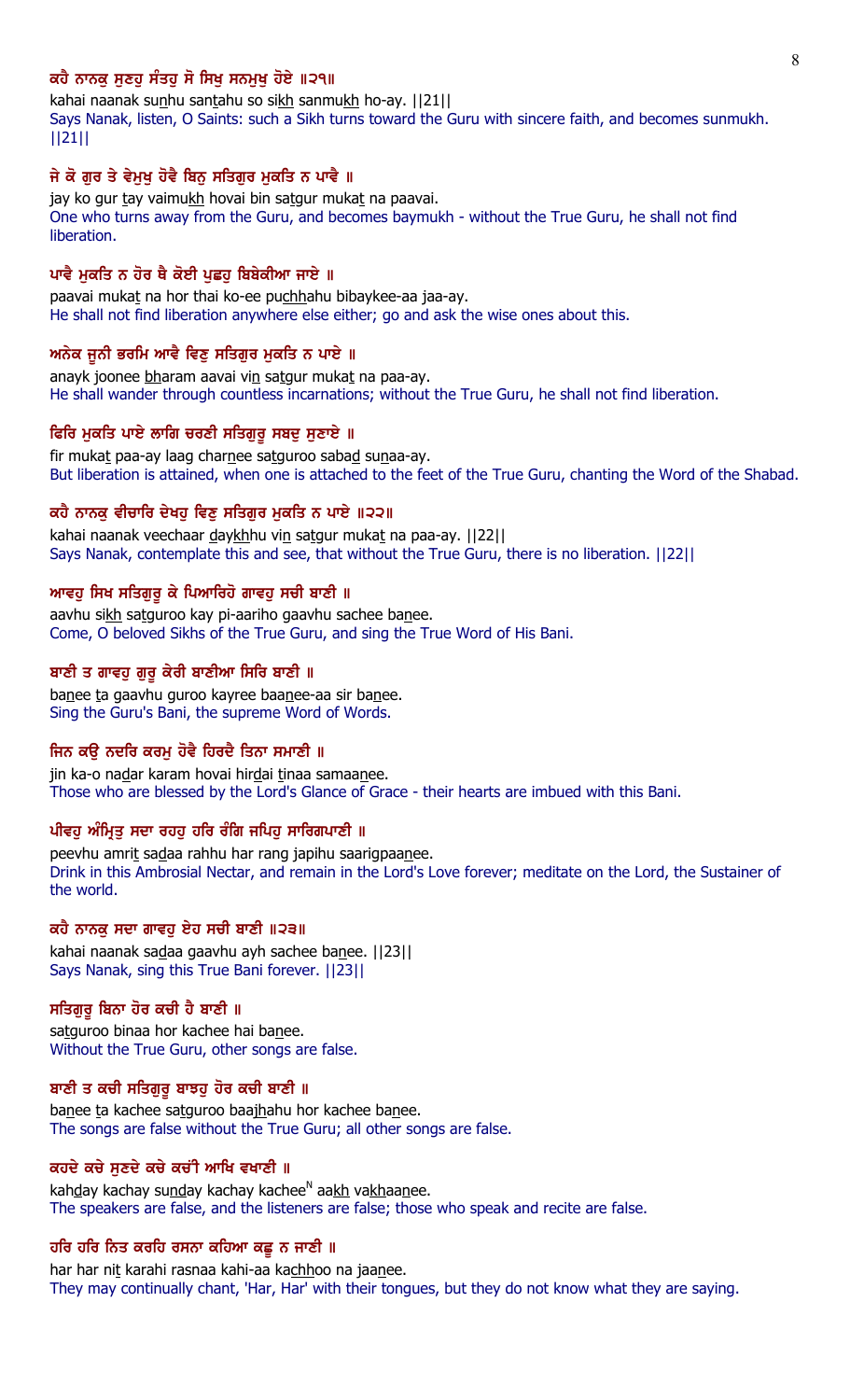## ਚਿਤ ਜਿਨ ਕਾ ਹਿਰਿ ਲਇਆ ਮਾਇਆ ਬੋਲਨਿ ਪਏ ਰਵਾਣੀ ॥

chit jin kaa hir la-i-aa maa-i-aa bolan pa-ay ravaanee. Their consciousness is lured by Maya; they are just reciting mechanically.

#### ਕਹੈ ਨਾਨਕੂ ਸਤਿਗੁਰੂ ਬਾਝਹੂ ਹੋਰ ਕਚੀ ਬਾਣੀ ॥੨੪॥

kahai naanak satguroo baajhahu hor kachee banee. ||24|| Says Nanak, without the True Guru, other songs are false. ||24||

## ਗੁਰ ਕਾ ਸਬਦੂ ਰਤੰਨੂ ਹੈ ਹੀਰੇ ਜਿਤੂ ਜੜਾਉ ॥

gur kaa sabad ratann hai heeray jit jarhaa-o. The Word of the Guru's Shabad is a jewel, studded with diamonds.

### ਸਬਦੂ ਰਤਨੂ ਜਿਤੂ ਮੰਨੂ ਲਾਗਾ ਏਹੂ ਹੋਆ ਸਮਾਊ ॥

sabad ratan jit man laagaa ayhu ho-aa samaa-o. The mind which is attached to this jewel, merges into the Shabad.

#### ਸਬਦ ਸੇਤੀ ਮਨੂ ਮਿਲਿਆ ਸਚੈ ਲਾਇਆ ਭਾਉ ॥

sabad saytee man mili-aa sachai laa-i-aa bhaa-o. One whose mind is attuned to the Shabad, enshrines love for the True Lord.

#### ਆਪੇ ਹੀਰਾ ਰਤਨ ਆਪੇ ਜਿਸ ਨੋ ਦੇਇ ਬੁਝਾਇ ॥

aapay heeraa ratan aapay jis no day-ay bujhaa-ay. He Himself is the diamond, and He Himself is the jewel; one who is blessed, understands its value.

## ਕਹੇ ਨਾਨਕੁ ਸਬਦੁ ਰਤਨੁ ਹੈ ਹੀਰਾ ਜਿਤੁ ਜੜਾਉ ॥੨੫॥

kahai naanak sabad ratan hai heeraa jit jarhaa-o. ||25|| Says Nanak, the Shabad is a jewel, studded with diamonds. ||25||

### ਸਿਵ ਸਕਤਿ ਆਪਿ ਉਪਾਇ ਕੈ ਕਰਤਾ ਆਪੇ ਹੁਕਮੂ ਵਰਤਾਏ ॥

siv sakat aap upaa-ay kai kartaa aapay hukam vartaa-ay. He Himself created Shiva and Shakti, mind and matter; the Creator subjects them to His Command.

### ਹੁਕਮੂ ਵਰਤਾਏ ਆਪਿ ਵੇਖੈ ਗੁਰਮੁਖਿ ਕਿਸੈ ਬੁਝਾਏ ॥

hukam vartaa-ay aap vaykhai gurmukh kisai bujhaa-ay. Enforcing His Order, He Himself sees all. How rare are those who, as Gurmukh, come to know Him.

## ਤੋੜੇ ਬੰਧਨ ਹੋਵੈ ਮੁਕਤੂ ਸਬਦੂ ਮੰਨਿ ਵਸਾਏ ॥

torhay banDhan hovai mukat sabad man vasaa-ay. They break their bonds, and attain liberation; they enshrine the Shabad within their minds.

### ਗੁਰਮੁਖਿ ਜਿਸ ਨੋ ਆਪਿ ਕਰੇ ਸੁ ਹੋਵੈ ਏਕਸ ਸਿਉ ਲਿਵ ਲਾਏ ॥

gurmukh jis no aap karay so hovai aykas si-o liv laa-ay. Those whom the Lord Himself makes Gurmukh, lovingly focus their consciousness on the One Lord.

#### ਕਹੈ ਨਾਨਕੁ ਆਪਿ ਕਰਤਾ ਆਪੇ ਹੁਕਮੁ ਬੁਝਾਏ ॥੨੬॥

kahai naanak aap kartaa aapay hukam bujhaa-ay. ||26|| Says Nanak, He Himself is the Creator; He Himself reveals the Hukam of His Command. ||26||

## ਸਿਮ੍ਰਿਤਿ ਸਾਸਤ੍ਰ ਪੁੰਨ ਪਾਪ ਬੀਚਾਰਦੇ ਤਤੈ ਸਾਰ ਨ ਜਾਣੀ ॥

simrit saastar punn paap beechaarday tatai saar na jaanee. The Simritees and the Shaastras discriminate between good and evil, but they do not know the true essence of reality.

## ਤਤੈ ਸਾਰ ਨ ਜਾਣੀ ਗੁਰੂ ਬਾਝਹੂ ਤਤੈ ਸਾਰ ਨ ਜਾਣੀ ॥

tatai saar na jaanee guroo baajhahu tatai saar na jaanee. They do not know the true essence of reality without the Guru; they do not know the true essence of reality.

### ਤਿਹੀ ਗੁਣੀ ਸੰਸਾਰੂ ਭ੍ਰਮਿ ਸੂਤਾ ਸੁਤਿਆ ਰੈਣਿ ਵਿਹਾਣੀ ॥

tihee gunee sansaar bharam sutaa suti-aa rain vihaanee. The world is asleep in the three modes and doubt; it passes the night of its life sleeping.

#### ਗੁਰ ਕਿਰਪਾ ਤੇ ਸੇ ਜਨ ਜਾਗੇ ਜਿਨਾ ਹਰਿ ਮਨਿ ਵਸਿਆ ਬੋਲਹਿ ਅੰਮ੍ਰਿਤ ਬਾਣੀ ॥

gur kirpaa tay say jan jaagay jinaa har man vasi-aa boleh amrit banee. Those humble beings remain awake and aware, within whose minds, by Guru's Grace, the Lord abides; they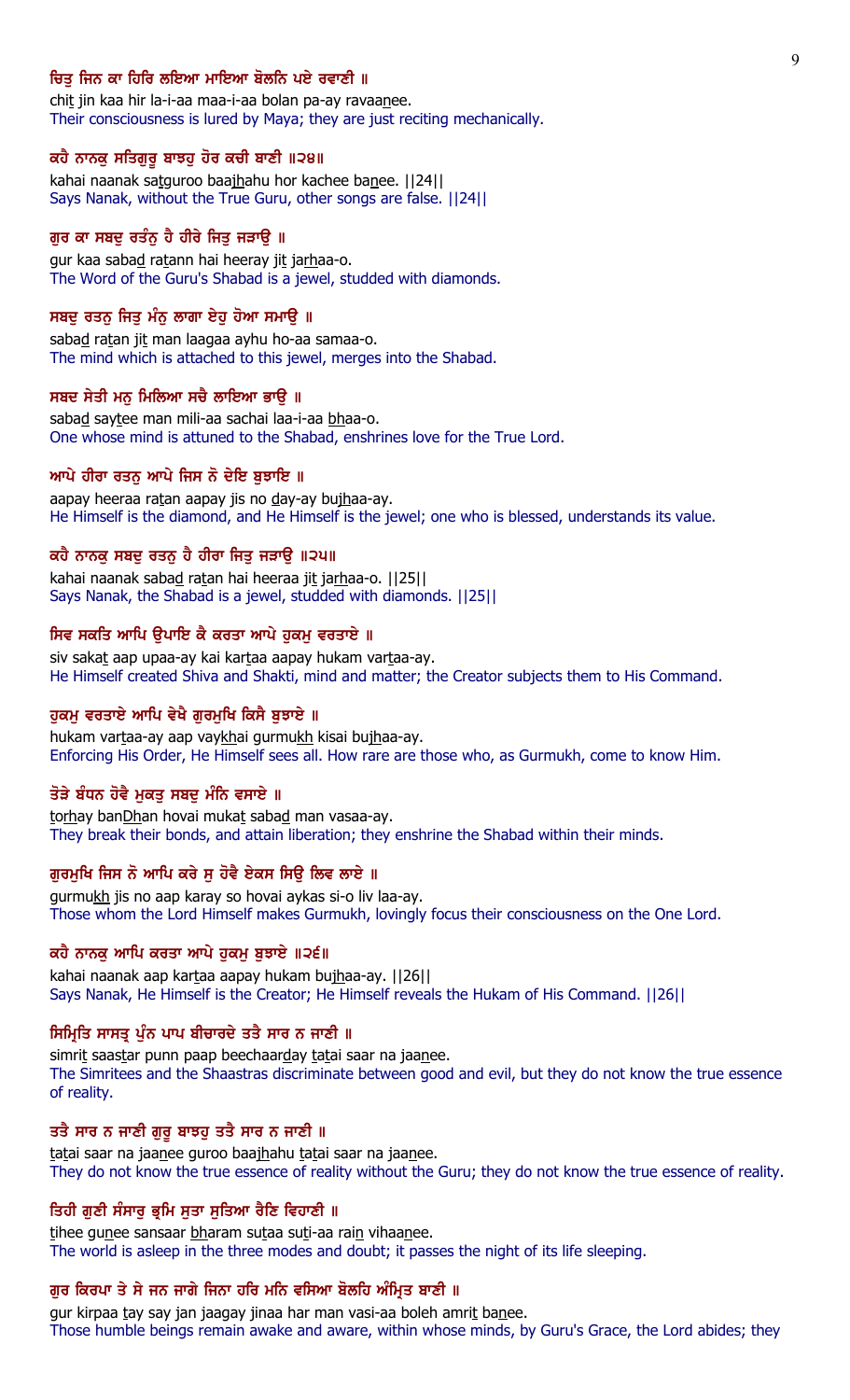## chant the Ambrosial Word of the Guru's Bani.

## ਕਹੈ ਨਾਨਕੂ ਸੋ ਤਤੂ ਪਾਏ ਜਿਸ ਨੋ ਅਨਦਿਨੂ ਹਰਿ ਲਿਵ ਲਾਗੈ ਜਾਗਤ ਰੈਣਿ ਵਿਹਾਣੀ ॥੨੭॥

kahai naanak so tat paa-ay jis no an-din har liv laagai jaagat rain vihaanee. [[27]] Says Nanak, they alone obtain the essence of reality, who night and day remain lovingly absorbed in the Lord; they pass the night of their life awake and aware. ||27||

## ਮਾਤਾ ਕੇ ਉਦਰ ਮਹਿ ਪ੍ਰਤਿਪਾਲ ਕਰੇ ਸੋ ਕਿਉ ਮਨਹੂ ਵਿਸਾਰੀਐ ॥

maataa kay udar meh partipaal karay so ki-o manhu visaaree-ai. He nourished us in the mother's womb; why forget Him from the mind?

## ਮਨਹੂ ਕਿਉ ਵਿਸਾਰੀਐ ਏਵਡੂ ਦਾਤਾ ਜਿ ਅਗਨਿ ਮਹਿ ਆਹਾਰੂ ਪਹੁਚਾਵਏ ॥

manhu ki-o visaaree-ai ayvad daataa je agan meh aahaar pahuchaava-ay. Why forget from the mind such a Great Giver, who gave us sustenance in the fire of the womb?

## ਓਸ ਨੋ ਕਿਹ ਪੋਹਿ ਨ ਸਕੀ ਜਿਸ ਨੳ ਆਪਣੀ ਲਿਵ ਲਾਵਏ ॥

os no kihu pohi na sakee jis na-o aapnee liv laav-ay. Nothing can harm one, whom the Lord inspires to embrace His Love.

## ਆਪਣੀ ਲਿਵ ਆਪੇ ਲਾਏ ਗੁਰਮੁਖਿ ਸਦਾ ਸਮਾਲੀਐ ॥

aapnee liv aapay laa-ay gurmukh sadaa samaalee-ai. He Himself is the love, and He Himself is the embrace; the Gurmukh contemplates Him forever.

## ਕਹੈ ਨਾਨਕੂ ਏਵਡੂ ਦਾਤਾ ਸੋ ਕਿਉ ਮਨਹੂ ਵਿਸਾਰੀਐ ॥੨੮॥

kahai naanak ayvad daataa so ki-o manhu visaaree-ai. ||28|| Says Nanak, why forget such a Great Giver from the mind? ||28||

## ਜੈਸੀ ਅਗਨਿ ੳਦਰ ਮਹਿ ਤੈਸੀ ਬਾਹਰਿ ਮਾਇਆ ॥

jaisee agan udar meh taisee baahar maa-i-aa. As is the fire within the womb, so is Maya outside.

## ਮਾਇਆ ਅਗਨਿ ਸਭ ਇਕੋ ਜੇਹੀ ਕਰਤੈ ਖੇਲ ਰਚਾਇਆ ॥

maa-i-aa agan sabh iko jayhee kartai khayl rachaa-i-aa. The fire of Maya is one and the same; the Creator has staged this play.

## ਜਾ ਤਿਸੁ ਭਾਣਾ ਤਾ ਜੰਮਿਆ ਪਰਵਾਰਿ ਭਲਾ ਭਾਇਆ ॥

jaa tis bhaanaa taa jammi-aa parvaar bhalaa bhaa-i-aa. According to His Will, the child is born, and the family is very pleased.

## ਲਿਵ ਛੁੜਕੀ ਲਗੀ ਤ੍ਰਿਸਨਾ ਮਾਇਆ ਅਮਰ ਵਰਤਾਇਆ ॥

liv chhurhkee lagee tarisnaa maa-i-aa amar vartaa-i-aa. Love for the Lord wears off, and the child becomes attached to desires; the script of Maya runs its course.

## ਏਹ ਮਾਇਆ ਜਿਤੂ ਹਰਿ ਵਿਸਰੈ ਮੋਹੂ ਉਪਜੈ ਭਾਉ ਦੂਜਾ ਲਾਇਆ ॥

ayh maa-i-aa jit har visrai moh upjai bhaa-o doojaa laa-i-aa. This is Maya, by which the Lord is forgotten; emotional attachment and love of duality well up.

## ਕਹੈ ਨਾਨਕ ਗਰ ਪਰਸਾਦੀ ਜਿਨਾ ਲਿਵ ਲਾਗੀ ਤਿਨੀ ਵਿਚੇ ਮਾਇਆ ਪਾਇਆ ॥੨੯॥

kahai naanak gur parsaadee jinaa liv laagee tinee vichay maa-i-aa paa-i-aa. [[29]] Says Nanak, by Guru's Grace, those who enshrine love for the Lord find Him, in the midst of Maya. ||29||

## ਹਰਿ ਆਪਿ ਅਮੁਲਕੁ ਹੈ ਮੁਲਿ ਨ ਪਾਇਆ ਜਾਇ ॥

har aap amulak hai mul na paa-i-aa jaa-ay. The Lord Himself is priceless; His worth cannot be estimated.

## ਮੂਲਿ ਨ ਪਾਇਆ ਜਾਇ ਕਿਸੈ ਵਿਟਹੂ ਰਹੇ ਲੋਕ ਵਿਲਲਾਇ ॥

mul na paa-i-aa jaa-ay kisai vitahu rahay lok villaa-ay. His worth cannot be estimated, even though people have grown weary of trying.

## ਐਸਾ ਸਤਿਗੁਰੂ ਜੇ ਮਿਲੈ ਤਿਸ ਨੋ ਸਿਰੂ ਸਉਪੀਐ ਵਿਚਹੂ ਆਪੂ ਜਾਇ ॥

aisaa satgur jay milai tis no sir sa-upee-ai vichahu aap jaa-ay. If you meet such a True Guru, offer your head to Him; your selfishness and conceit will be eradicated from within.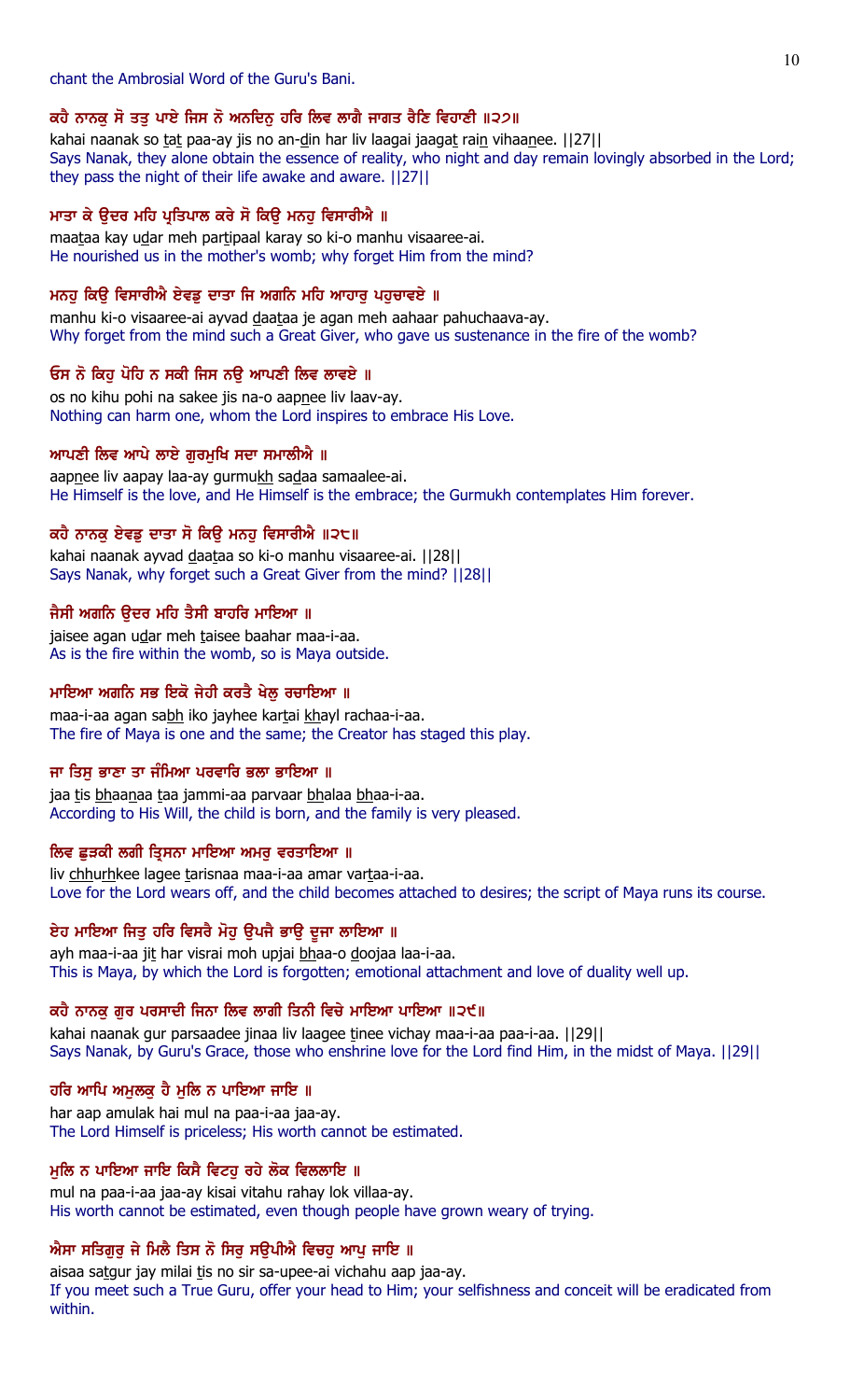## ਜਿਸ ਦਾ ਜੀੳ ਤਿਸ ਮਿਲਿ ਰਹੈ ਹਰਿ ਵਸੈ ਮਨਿ ਆਇ ॥

jis daa jee-o tis mil rahai har vasai man aa-ay. Your soul belongs to Him; remain united with Him, and the Lord will come to dwell in your mind.

## ਹਰਿ ਆਪਿ ਅਮੁਲਕੁ ਹੈ ਭਾਗ ਤਿਨਾ ਕੇ ਨਾਨਕਾ ਜਿਨ ਹਰਿ ਪਲੈ ਪਾਇ ॥੩੦॥

har aap amulak hai bhaag tinaa kay naankaa jin har palai paa-ay. [[30]] The Lord Himself is priceless; very fortunate are those, O Nanak, who attain to the Lord. ||30||

### ਹਰਿ ਰਾਸਿ ਮੇਰੀ ਮਨੁ ਵਣਜਾਰਾ ॥

har raas mayree man vanjaaraa. The Lord is my capital; my mind is the merchant.

#### ਹਰਿ ਰਾਸਿ ਮੇਰੀ ਮਨ ਵਣਜਾਰਾ ਸਤਿਗਰ ਤੇ ਰਾਸਿ ਜਾਣੀ ॥

har raas mayree man vanjaaraa satgur tay raas jaanee. The Lord is my capital, and my mind is the merchant; through the True Guru, I know my capital.

#### ਹਰਿ ਹਰਿ ਨਿਤ ਜਪਿਹ ਜੀਅਹ ਲਾਹਾ ਖਟਿਹ ਦਿਹਾੜੀ ॥

har har nit japihu jee-ahu laahaa khatihu dihaarhee. Meditate continually on the Lord, Har, Har, O my soul, and you shall collect your profits daily.

### ਏਹੁ ਧਨੁ ਤਿਨਾ ਮਿਲਿਆ ਜਿਨ ਹਰਿ ਆਪੇ ਭਾਣਾ ॥

ayhu Dhan tinaa mili-aa jin har aapay bhaanaa. This wealth is obtained by those who are pleasing to the Lord's Will.

### ਕਹੈ ਨਾਨਕ ਹਰਿ ਰਾਸਿ ਮੇਰੀ ਮਨ ਹੋਆ ਵਣਜਾਰਾ ॥੩੧॥

kahai naanak har raas mayree man ho-aa vanjaaraa. ||31|| Says Nanak, the Lord is my capital, and my mind is the merchant. ||31||

### ਏ ਰਸਨਾ ਤੂ ਅਨ ਰਸਿ ਰਾਚਿ ਰਹੀ ਤੇਰੀ ਪਿਆਸ ਨ ਜਾਇ ॥

ay rasnaa too an ras raach rahee tayree pi-aas na jaa-ay. O my tongue, you are engrossed in other tastes, but your thirsty desire is not quenched.

### ਪਿਆਸ ਨ ਜਾਇ ਹੋਰਤੂ ਕਿਤੈ ਜਿਚਰੂ ਹਰਿ ਰਸੂ ਪਲੈ ਨ ਪਾਇ ॥

pi-aas na jaa-ay horat kitai jichar har ras palai na paa-ay. Your thirst shall not be quenched by any means, until you attain the subtle essence of the Lord.

## ਹਰਿ ਰਸ ਪਾਇ ਪਲੈ ਪੀਐ ਹਰਿ ਰਸ ਬਹੜਿ ਨ ਤ੍ਰਿਸਨਾ ਲਾਗੈ ਆਇ ॥

har ras paa-ay palai pee-ai har ras bahurh na tarisnaa laagai aa-ay. If you do obtain the subtle essence of the Lord, and drink in this essence of the Lord, you shall not be troubled by desire again.

## ਏਹੂ ਹਰਿ ਰਸੂ ਕਰਮੀ ਪਾਈਐ ਸਤਿਗੁਰੂ ਮਿਲੈ ਜਿਸੂ ਆਇ ॥

ayhu har ras karmee paa-ee-ai satgur milai jis aa-ay. This subtle essence of the Lord is obtained by good karma, when one comes to meet with the True Guru.

#### ਕਹੈ ਨਾਨਕੂ ਹੋਰਿ ਅਨ ਰਸ ਸਭਿ ਵੀਸਰੇ ਜਾ ਹਰਿ ਵਸੈ ਮਨਿ ਆਇ ॥੩੨॥

kahai naanak hor an ras sabh veesray jaa har vasai man aa-ay. [[32]] Says Nanak, all other tastes and essences are forgotten, when the Lord comes to dwell within the mind. ||32||

### ਏ ਸਰੀਰਾ ਮੇਰਿਆ ਹਰਿ ਤੁਮ ਮਹਿ ਜੋਤਿ ਰਖੀ ਤਾ ਤੁ ਜਗ ਮਹਿ ਆਇਆ ॥

ay sareeraa mayri-aa har tum meh jot rakhee taa too jag meh aa-i-aa. O my body, the Lord infused His Light into you, and then you came into the world.

### ਹਰਿ ਜੋਤਿ ਰਖੀ ਤੁਧੂ ਵਿਚਿ ਤਾ ਤੁ ਜਗ ਮਹਿ ਆਇਆ ॥

har jot rakhee tuDh vich taa too jag meh aa-i-aa. The Lord infused His Light into you, and then you came into the world.

## ਹਰਿ ਆਪੇ ਮਾਤਾ ਆਪੇ ਪਿਤਾ ਜਿਨਿ ਜੀਉ ਉਪਾਇ ਜਗਤੁ ਦਿਖਾਇਆ ॥

har aapay maataa aapay pitaa jin jee-o upaa-ay jagat dikhaa-i-aa. The Lord Himself is your mother, and He Himself is your father; He created the created beings, and revealed the world to them.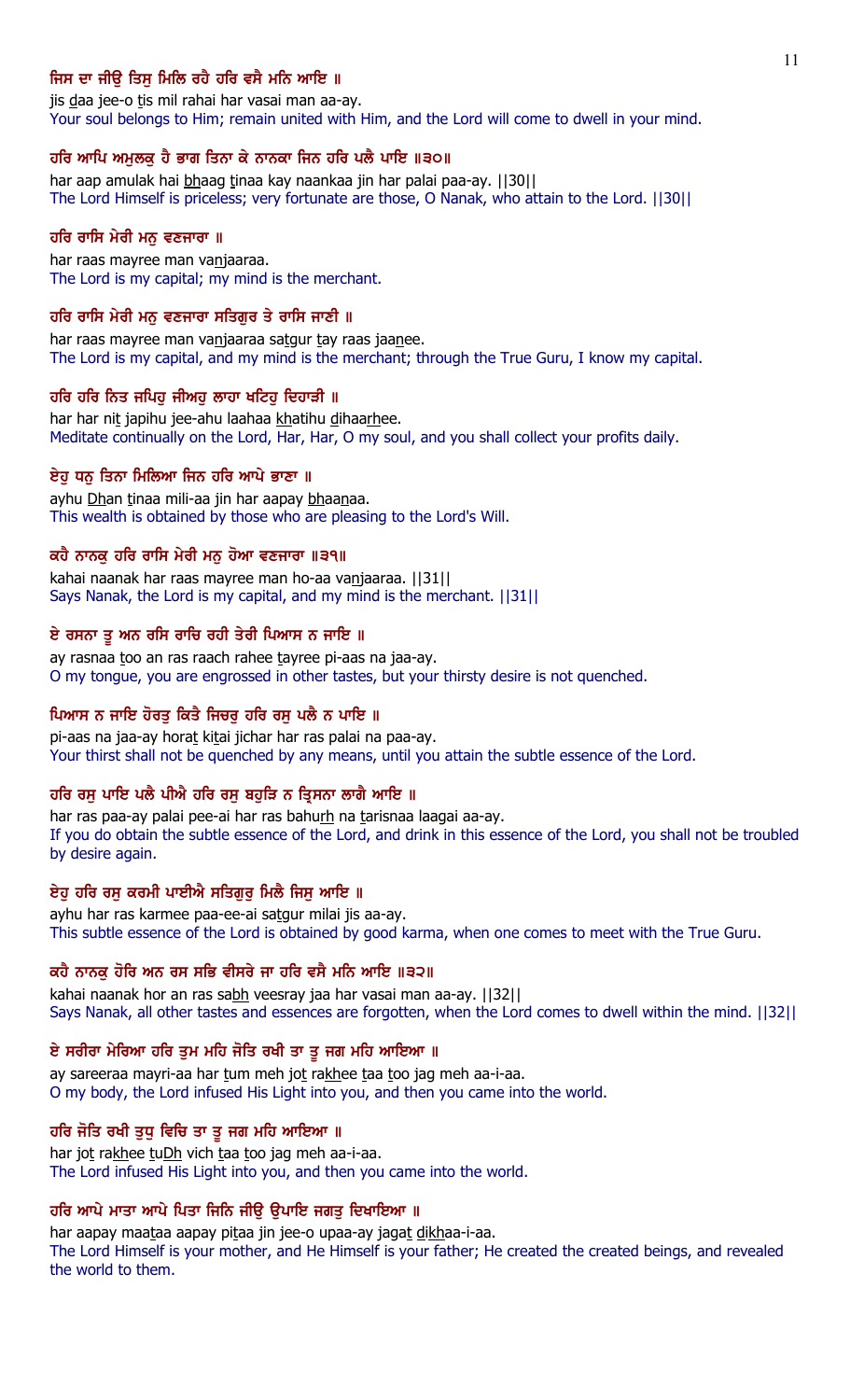### ਗਰ ਪਰਸਾਦੀ ਬਝਿਆ ਤਾ ਚਲਤ ਹੋਆ ਚਲਤ ਨਦਰੀ ਆਇਆ ॥

gur parsaadee bujhi-aa taa chalat ho-aa chalat nadree aa-i-aa. By Guru's Grace, some understand, and then it's a show; it seems like just a show.

#### ਕਹੈ ਨਾਨਕੁ ਸ੍ਰਿਸਟਿ ਕਾ ਮੁਲੁ ਰਚਿਆ ਜੋਤਿ ਰਾਖੀ ਤਾ ਤੁ ਜਗ ਮਹਿ ਆਇਆ ॥੩੩॥

kahai naanak sarisat kaa mool rachi-aa jot raakhee taa too jag meh aa-i-aa. [[33]] Says Nanak, He laid the foundation of the Universe, and infused His Light, and then you came into the world. ||33||

### ਮਨਿ ਚਾਉ ਭਇਆ ਪ੍ਰਭ ਆਗਮ ਸੁਣਿਆ ॥

man chaa-o bha-i-aa parabh aagam suni-aa. My mind has become joyful, hearing of God's coming.

### ਹਰਿ ਮੰਗਲੂ ਗਾਉ ਸਖੀ ਗ੍ਰਿਹੂ ਮੰਦਰੂ ਬਣਿਆ ॥

har mangal gaa-o sakhee garihu mandar bani-aa. Sing the songs of joy to welcome the Lord, O my companions; my household has become the Lord's Mansion.

#### ਹਰਿ ਗਾਉ ਮੰਗਲੂ ਨਿਤ ਸਖੀਏ ਸੋਗੂ ਦੁਖੂ ਨ ਵਿਆਪਏ ॥

har gaa-o mangal nit sakhee-ay sog dookh na vi-aapa-ay. Sing continually the songs of joy to welcome the Lord, O my companions, and sorrow and suffering will not afflict you.

### ਗਰ ਚਰਨ ਲਾਗੇ ਦਿਨ ਸਭਾਗੇ ਆਪਣਾ ਪਿਰ ਜਾਪਏ ॥

gur charan laagay din sabhaagay aapnaa pir jaap-ay. Blessed is that day, when I am attached to the Guru's feet and meditate on my Husband Lord.

### ਅਨਹਤ ਬਾਣੀ ਗੁਰ ਸਬਦਿ ਜਾਣੀ ਹਰਿ ਨਾਮੂ ਹਰਿ ਰਸੂ ਭੋਗੋ ॥

anhat banee gur sabad jaanee har naam har ras bhogo. I have come to know the unstruck sound current and the Word of the Guru's Shabad; I enjoy the sublime essence of the Lord, the Lord's Name.

#### ਕਹੈ ਨਾਨਕੂ ਪ੍ਰਭੂ ਆਪਿ ਮਿਲਿਆ ਕਰਣ ਕਾਰਣ ਜੋਗੋ ॥੩੪॥

kahai naanak parabh aap mili-aa karan kaaran jogo. [[34]] Says Nanak, God Himself has met me; He is the Doer, the Cause of causes. ||34||

### ਏ ਸਰੀਰਾ ਮੇਰਿਆ ਇਸੂ ਜਗ ਮਹਿ ਆਇ ਕੈ ਕਿਆ ਤੁਧੂ ਕਰਮ ਕਮਾਇਆ ॥

ay sareeraa mayri-aa is jag meh aa-ay kai ki-aa tuDh karam kamaa-i-aa. O my body, why have you come into this world? What actions have you committed?

## ਕਿ ਕਰਮ ਕਮਾਇਆ ਤੁਧੁ ਸਰੀਰਾ ਜਾ ਤੁ ਜਗ ਮਹਿ ਆਇਆ ॥

ke karam kamaa-i-aa tuDh sareeraa jaa too jag meh aa-i-aa. And what actions have you committed, O my body, since you came into this world?

#### ਜਿਨਿ ਹਰਿ ਤੇਰਾ ਰਚਨੁ ਰਚਿਆ ਸੋ ਹਰਿ ਮਨਿ ਨ ਵਸਾਇਆ ॥

jin har tayraa rachan rachi-aa so har man na vasaa-i-aa. The Lord who formed your form - you have not enshrined that Lord in your mind.

#### ਗੁਰ ਪਰਸਾਦੀ ਹਰਿ ਮੰਨਿ ਵਸਿਆ ਪੁਰਬਿ ਲਿਖਿਆ ਪਾਇਆ ॥

gur parsaadee har man vasi-aa poorab likhi-aa paa-i-aa. By Guru's Grace, the Lord abides within the mind, and one's pre-ordained destiny is fulfilled.

## ਕਹੈ ਨਾਨਕੂ ਏਹੂ ਸਰੀਰੂ ਪਰਵਾਣੂ ਹੋਆ ਜਿਨਿ ਸਤਿਗੁਰ ਸਿਊ ਚਿਤੂ ਲਾਇਆ ॥੩੫॥

kahai naanak ayhu sareer parvaan ho-aa jin satgur si-o chit laa-i-aa. | 35 | | Says Nanak, this body is adorned and honored, when one's consciousness is focused on the True Guru. ||35||

## ਏ ਨੇਤੁਹੂ ਮੇਰਿਹੋ ਹਰਿ ਤੁਮ ਮਹਿ ਜੋਤਿ ਧਰੀ ਹਰਿ ਬਿਨ੍ਹ ਅਵਰੂ ਨ ਦੇਖਹੂ ਕੋਈ ॥

ay naytarahu mayriho har tum meh jot Dharee har bin avar na daykhhu ko-ee. O my eyes, the Lord has infused His Light into you; do not look upon any other than the Lord.

### ਹਰਿ ਬਿਨੁ ਅਵਰੁ ਨ ਦੇਖਹੁ ਕੋਈ ਨਦਰੀ ਹਰਿ ਨਿਹਾਲਿਆ ॥

har bin avar na daykhhu ko-ee nadree har nihaali-aa. Do not look upon any other than the Lord; the Lord alone is worthy of beholding.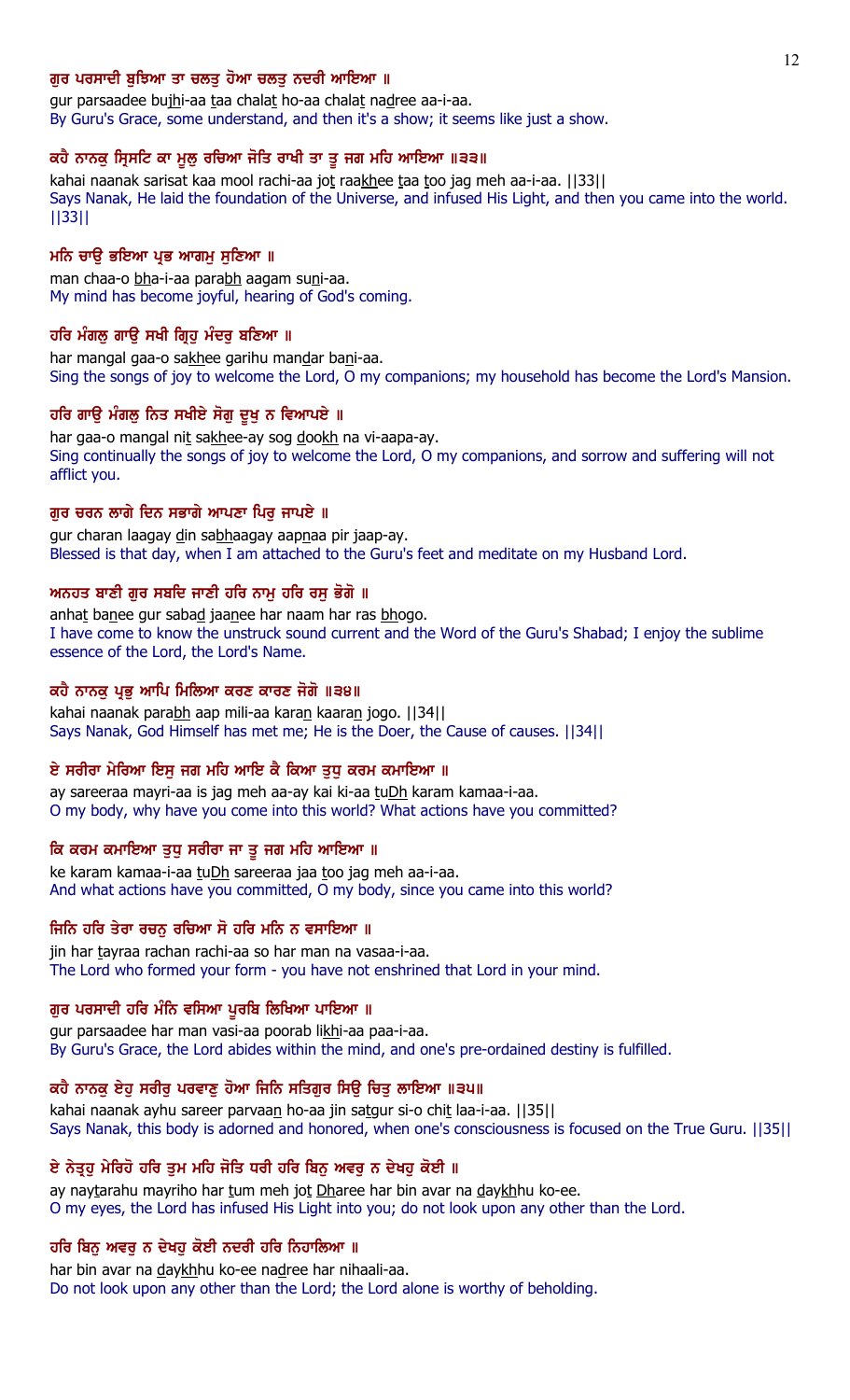## ਏਹੁ ਵਿਸੁ ਸੰਸਾਰੁ ਤੁਮ ਦੇਖਦੇ ਏਹੁ ਹਰਿ ਕਾ ਰੁਪੁ ਹੈ ਹਰਿ ਰੁਪੁ ਨਦਰੀ ਆਇਆ ॥

ayhu vis sansaar tum daykh-day ayhu har kaa roop hai har roop nadree aa-i-aa. This whole world which you see is the image of the Lord; only the image of the Lord is seen.

## ਗੁਰ ਪਰਸਾਦੀ ਬੁਝਿਆ ਜਾ ਵੇਖਾ ਹਰਿ ਇਕ ਹੈ ਹਰਿ ਬਿਨ੍ਹ ਅਵਰੂ ਨ ਕੋਈ ॥

gur parsaadee bujhi-aa jaa vaykhaa har ik hai har bin avar na ko-ee. By Guru's Grace, I understand, and I see only the One Lord; there is no one except the Lord.

## ਕਹੈ ਨਾਨਕੂ ਏਹਿ ਨੇਤ੍ਰ ਅੰਧ ਸੇ ਸਤਿਗੁਰਿ ਮਿਲਿਐ ਦਿਬ ਦ੍ਰਿਸਟਿ ਹੋਈ ॥੩੬॥

kahai naanak ayhi naytar anDh say satgur mili-ai dib darisat ho-ee. [[36]] Says Nanak, these eyes were blind; but meeting the True Guru, they became all-seeing. ||36||

## ਏ ਸੁਵਣਹੁ ਮੇਰਿਹੋ ਸਾਚੈ ਸੁਨਣੈ ਨੋ ਪਠਾਏ ॥

ay sarvanhu mayriho saachai sunnai no pathaa-ay. O my ears, you were created only to hear the Truth.

## ਸਾਚੈ ਸਨਣੈ ਨੋ ਪਠਾਏ ਸਰੀਰਿ ਲਾਏ ਸਣਹ ਸਤਿ ਬਾਣੀ ॥

saachai sunnai no pathaa-ay sareer laa-ay sunhu sat banee. To hear the Truth, you were created and attached to the body; listen to the True Bani.

## ਜਿਤੂ ਸੁਣੀ ਮਨੂ ਤਨੂ ਹਰਿਆ ਹੋਆ ਰਸਨਾ ਰਸਿ ਸਮਾਣੀ ॥

jit sunee man tan hari-aa ho-aa rasnaa ras samaanee. Hearing it, the mind and body are rejuvenated, and the tongue is absorbed in Ambrosial Nectar.

## ਸਚ ਅਲਖ ਵਿਡਾਣੀ ਤਾ ਕੀ ਗਤਿ ਕਹੀ ਨ ਜਾਏ ॥

sach alakh vidaanee taa kee gat kahee na jaa-ay. The True Lord is unseen and wondrous; His state cannot be described.

## ਕਹੈ ਨਾਨਕੂ ਅੰਮ੍ਰਿਤ ਨਾਮੂ ਸੁਣਹੁ ਪਵਿਤ੍ਰ ਹੋਵਹੂ ਸਾਚੈ ਸੁਨਣੈ ਨੋ ਪਠਾਏ ॥੩੭॥

kahai naanak amrit naam sunhu pavitar hovhu saachai sunnai no pathaa-ay. [[37]] Says Nanak, listen to the Ambrosial Naam and become holy; you were created only to hear the Truth. ||37||

## ਹਰਿ ਜੀਉ ਗੁਫਾ ਅੰਦਰਿ ਰਖਿ ਕੈ ਵਾਜਾ ਪਵਣੂ ਵਜਾਇਆ ॥

har jee-o gufaa andar rakh kai vaajaa pavan vajaa-i-aa. The Lord placed the soul to the cave of the body, and blew the breath of life into the musical instrument of the body.

## ਵਜਾਇਆ ਵਾਜਾ ਪਉਣ ਨਉ ਦੁਆਰੇ ਪਰਗਟੁ ਕੀਏ ਦਸਵਾ ਗੁਪਤੁ ਰਖਾਇਆ ॥

vajaa-i-aa vaajaa pa-un na-o du-aaray pargat kee-ay dasvaa gupat rakhaa-i-aa. He blew the breath of life into the musical instrument of the body, and revealed the nine doors; but He kept the Tenth Door hidden.

## ਗੁਰਦੁਆਰੈ ਲਾਇ ਭਾਵਨੀ ਇਕਨਾ ਦਸਵਾ ਦੁਆਰੂ ਦਿਖਾਇਆ ॥

gurdu-aarai laa-ay bhaavnee iknaa dasvaa du-aar dikhaa-i-aa. Through the Gurdwara, the Guru's Gate, some are blessed with loving faith, and the Tenth Door is revealed to them.

## ਤਹ ਅਨੇਕ ਰੂਪ ਨਾਉ ਨਵ ਨਿਧਿ ਤਿਸ ਦਾ ਅੰਤੂ ਨ ਜਾਈ ਪਾਇਆ ॥

tah anayk roop naa-o nav niDh tis daa ant na jaa-ee paa-i-aa. There are many images of the Lord, and the nine treasures of the Naam; His limits cannot be found.

## ਕਹੈ ਨਾਨਕ ਹਰਿ ਪਿਆਰੈ ਜੀੳ ਗਫਾ ਅੰਦਰਿ ਰਖਿ ਕੈ ਵਾਜਾ ਪਵਣ ਵਜਾਇਆ ॥੩੮॥

kahai naanak har pi-aarai jee-o gufaa andar rakh kai vaajaa pavan vajaa-i-aa. [[38]] Says Nanak, the Lord placed the soul to the cave of the body, and blew the breath of life into the musical instrument of the body. ||38||

## ਏਹ ਸਾਚਾ ਸੋਹਿਲਾ ਸਾਚੈ ਘਰਿ ਗਾਵਹ ॥

ayhu saachaa sohilaa saachai ghar gaavhu. Sing this true song of praise in the true home of your soul.

## ਗਾਵਹੁ ਤ ਸੋਹਿਲਾ ਘਰਿ ਸਾਚੈ ਜਿਥੈ ਸਦਾ ਸਚੁ ਧਿਆਵਹੇ ॥

gaavhu ta sohilaa ghar saachai jithai sadaa sach Dhi-aavhay. Sing the song of praise in your true home; meditate there on the True Lord forever.